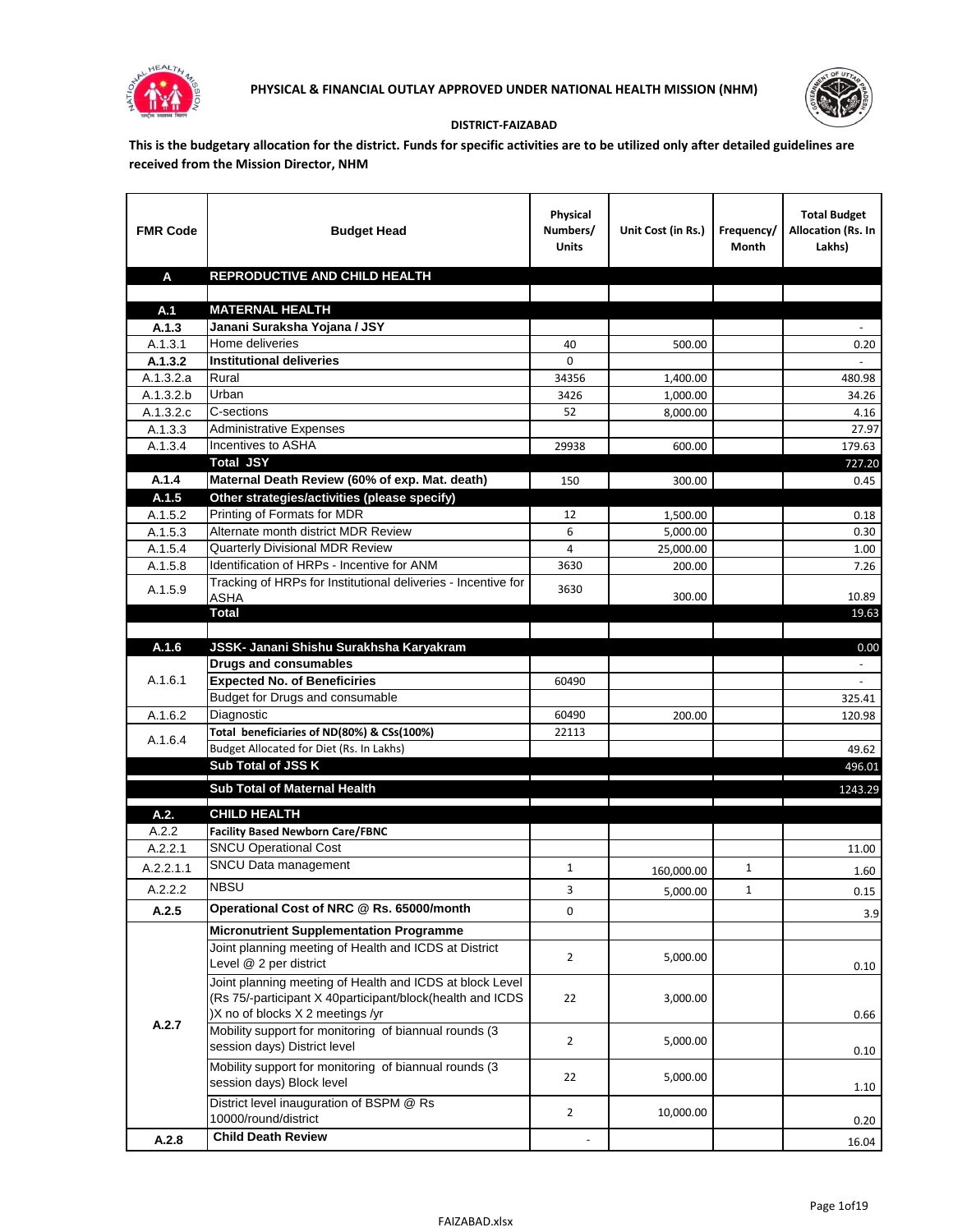| <b>Sub-total Child Health</b><br>34.85<br><b>FAMILY PLANNING</b><br>A.3<br><b>Terminal/Limiting Methods</b><br>A.3.1<br>Female sterilization camps @ Rs. 3500/camp<br>A.3.1.1<br>72<br>2.52<br>3,500.00<br>NSV camps @ Rs. 3500/camp<br>$\overline{2}$<br>A.3.1.2<br>0.07<br>3,500.00<br>Budget for Female Interval Sterilization Compensation<br>@ Rs.2000/-Per Case in Public Sector-(In Rs.)<br>2080<br>2,000.00<br>41.60<br>A.3.1.3<br><b>Budget for Post Partum Female Sterilization</b><br>Compensation @ Rs.3000/-Per Case in Public Sector-(In<br>48<br>3,000.00<br>1.44<br>$Rs.$ )<br>Budget for Male Sterilization Compensation @ Rs.2700/-<br>A.3.1.4<br>30<br>2,700.00<br>0.81<br>Per Case in Public Sector -(In Rs.)<br>A.3.2<br><b>Spacing Methods</b><br>Total Budget Allocated for Compensation for IUCD<br>insertion at health facilities (including fixed day services at<br>A.3.2.2<br>20976<br>20.00<br>4.20<br>SHC and PHC) @ Rs 20/-<br>PPIUCD services (Incentive to provider @Rs 150 per<br>A.3.2.3<br>2300<br>3.45<br>PPIUCD insertion)<br>150.00<br>Orientation/Review of ASHA/ANM/AWW for scheme<br>for HDC, ESB, PTK<br>A.3.2.5<br><b>District level</b><br>$\mathbf{1}$<br>10,000.00<br>$\mathbf{1}$<br>0.10<br><b>Block level Quarterly</b><br>11<br>10,000.00<br>4.40<br>4<br>Dissemination of FP manuals and guidelines<br>A.3.2.6<br>$\mathbf{1}$<br>$\mathbf{1}$<br>0.20<br>20,000.00<br>Budget for POL for Mobility to Surgeons team for FDS<br>A.3.3<br>72<br>0.72<br>1,000.00<br>Camps @ Rs.1000/ camp<br>Orientaion workshop, QAC meeting at distirct level-<br>A.3.5.1<br>$\mathbf{1}$<br>2,000.00<br>4<br>0.08<br>Quarterly<br>FP Review Meeting at Divisional level-Quarterly<br>A.3.5.2<br>20,000.00<br>4<br>$\mathbf{1}$<br>0.80<br>Performance reward<br>A.3.5.3<br>$\mathbf{1}$<br>50,000.00<br>0.50<br>World Population Day' celebration (such as mobility,<br>IEC activities etc.):<br>A.3.5.4<br>District level<br>100,000.00<br>$\mathbf{1}$<br>1.00<br><b>Block Level</b><br>11<br>1.10<br>10,000.00<br>Other strategies/activities (such as strengthening<br>A.3.5.5<br>fixed day services for IUCD & Sterilisation, etc.)<br>Printing of FP Manuals, Guidelines, etc.<br>0<br>Sterilization Register @ Rs.150/Register<br>15<br>150.00<br>0.02<br>$\centerdot$<br>IUCD Register @ Rs.150/- Register<br>285<br>150.00<br>0.43<br>PPIUCD Registers @ Rs.150/-Register<br>150.00<br>$\overline{7}$<br>0.01<br>Injectable Registers @ Rs.150/Register<br>12<br>150.00<br>0.02<br>A.3.5.5.1<br>Counseling Register @ Rs.150/-Register (3 per<br>24<br>Counselor)<br>150.00<br>0.04<br>Consent Form , Medical Record CheckIklist, Posoot<br>Operatiive Instructionn Card, Ssterilization Certificate for<br>5.00<br>0.59<br>11748<br>Sterilization@ Rs 5/-Unit<br>Enhance Contribution of PRIs and Family members of<br>eligible couples in 75 districts with high unmet need<br>and TFR<br>A.3.5.5.2<br>District Level NSV Satisfied Client Meet @Rs.20000/-<br>0<br>20,000.00<br>District<br>Block Level Panch Sarpanch Sammellan @Rs.10000/-<br>0<br><b>Block</b><br>10,000.00<br>RMNCHA Counsellling Corners @ Rs.35,000/-<br>A.3.5.5.3<br>$\mathbf{1}$<br>35,000.00<br>0.35<br><b>World NSV Week</b><br><b>District level</b><br>A.3.5.5.6<br>$\mathbf{1}$<br>25,000.00<br>0.25<br><b>Block level</b><br>11<br>10,000.00<br>1.10<br>Govt. COT at Divisions level for FP Services<br>Divisional Govt. COT @ Rs.50000/month for 12 month<br>$\mathbf{1}$<br>5,000.00<br>12<br>0.60 | <b>FMR Code</b> | <b>Budget Head</b> | Physical<br>Numbers/<br><b>Units</b> | Unit Cost (in Rs.) | Frequency/<br><b>Month</b> | <b>Total Budget</b><br>Allocation (Rs. In<br>Lakhs) |
|-------------------------------------------------------------------------------------------------------------------------------------------------------------------------------------------------------------------------------------------------------------------------------------------------------------------------------------------------------------------------------------------------------------------------------------------------------------------------------------------------------------------------------------------------------------------------------------------------------------------------------------------------------------------------------------------------------------------------------------------------------------------------------------------------------------------------------------------------------------------------------------------------------------------------------------------------------------------------------------------------------------------------------------------------------------------------------------------------------------------------------------------------------------------------------------------------------------------------------------------------------------------------------------------------------------------------------------------------------------------------------------------------------------------------------------------------------------------------------------------------------------------------------------------------------------------------------------------------------------------------------------------------------------------------------------------------------------------------------------------------------------------------------------------------------------------------------------------------------------------------------------------------------------------------------------------------------------------------------------------------------------------------------------------------------------------------------------------------------------------------------------------------------------------------------------------------------------------------------------------------------------------------------------------------------------------------------------------------------------------------------------------------------------------------------------------------------------------------------------------------------------------------------------------------------------------------------------------------------------------------------------------------------------------------------------------------------------------------------------------------------------------------------------------------------------------------------------------------------------------------------------------------------------------------------------------------------------------------------------------------------------------------------------------------------------------------------------------------------------------------------------------------------------------------------------------------------------------------------------------------------------------------------------------------------------------------------------------------------------------------------------------------------------------------------------------------------------------------------------------------------------------------------------|-----------------|--------------------|--------------------------------------|--------------------|----------------------------|-----------------------------------------------------|
|                                                                                                                                                                                                                                                                                                                                                                                                                                                                                                                                                                                                                                                                                                                                                                                                                                                                                                                                                                                                                                                                                                                                                                                                                                                                                                                                                                                                                                                                                                                                                                                                                                                                                                                                                                                                                                                                                                                                                                                                                                                                                                                                                                                                                                                                                                                                                                                                                                                                                                                                                                                                                                                                                                                                                                                                                                                                                                                                                                                                                                                                                                                                                                                                                                                                                                                                                                                                                                                                                                                                     |                 |                    |                                      |                    |                            |                                                     |
|                                                                                                                                                                                                                                                                                                                                                                                                                                                                                                                                                                                                                                                                                                                                                                                                                                                                                                                                                                                                                                                                                                                                                                                                                                                                                                                                                                                                                                                                                                                                                                                                                                                                                                                                                                                                                                                                                                                                                                                                                                                                                                                                                                                                                                                                                                                                                                                                                                                                                                                                                                                                                                                                                                                                                                                                                                                                                                                                                                                                                                                                                                                                                                                                                                                                                                                                                                                                                                                                                                                                     |                 |                    |                                      |                    |                            |                                                     |
|                                                                                                                                                                                                                                                                                                                                                                                                                                                                                                                                                                                                                                                                                                                                                                                                                                                                                                                                                                                                                                                                                                                                                                                                                                                                                                                                                                                                                                                                                                                                                                                                                                                                                                                                                                                                                                                                                                                                                                                                                                                                                                                                                                                                                                                                                                                                                                                                                                                                                                                                                                                                                                                                                                                                                                                                                                                                                                                                                                                                                                                                                                                                                                                                                                                                                                                                                                                                                                                                                                                                     |                 |                    |                                      |                    |                            |                                                     |
|                                                                                                                                                                                                                                                                                                                                                                                                                                                                                                                                                                                                                                                                                                                                                                                                                                                                                                                                                                                                                                                                                                                                                                                                                                                                                                                                                                                                                                                                                                                                                                                                                                                                                                                                                                                                                                                                                                                                                                                                                                                                                                                                                                                                                                                                                                                                                                                                                                                                                                                                                                                                                                                                                                                                                                                                                                                                                                                                                                                                                                                                                                                                                                                                                                                                                                                                                                                                                                                                                                                                     |                 |                    |                                      |                    |                            |                                                     |
|                                                                                                                                                                                                                                                                                                                                                                                                                                                                                                                                                                                                                                                                                                                                                                                                                                                                                                                                                                                                                                                                                                                                                                                                                                                                                                                                                                                                                                                                                                                                                                                                                                                                                                                                                                                                                                                                                                                                                                                                                                                                                                                                                                                                                                                                                                                                                                                                                                                                                                                                                                                                                                                                                                                                                                                                                                                                                                                                                                                                                                                                                                                                                                                                                                                                                                                                                                                                                                                                                                                                     |                 |                    |                                      |                    |                            |                                                     |
|                                                                                                                                                                                                                                                                                                                                                                                                                                                                                                                                                                                                                                                                                                                                                                                                                                                                                                                                                                                                                                                                                                                                                                                                                                                                                                                                                                                                                                                                                                                                                                                                                                                                                                                                                                                                                                                                                                                                                                                                                                                                                                                                                                                                                                                                                                                                                                                                                                                                                                                                                                                                                                                                                                                                                                                                                                                                                                                                                                                                                                                                                                                                                                                                                                                                                                                                                                                                                                                                                                                                     |                 |                    |                                      |                    |                            |                                                     |
|                                                                                                                                                                                                                                                                                                                                                                                                                                                                                                                                                                                                                                                                                                                                                                                                                                                                                                                                                                                                                                                                                                                                                                                                                                                                                                                                                                                                                                                                                                                                                                                                                                                                                                                                                                                                                                                                                                                                                                                                                                                                                                                                                                                                                                                                                                                                                                                                                                                                                                                                                                                                                                                                                                                                                                                                                                                                                                                                                                                                                                                                                                                                                                                                                                                                                                                                                                                                                                                                                                                                     |                 |                    |                                      |                    |                            |                                                     |
|                                                                                                                                                                                                                                                                                                                                                                                                                                                                                                                                                                                                                                                                                                                                                                                                                                                                                                                                                                                                                                                                                                                                                                                                                                                                                                                                                                                                                                                                                                                                                                                                                                                                                                                                                                                                                                                                                                                                                                                                                                                                                                                                                                                                                                                                                                                                                                                                                                                                                                                                                                                                                                                                                                                                                                                                                                                                                                                                                                                                                                                                                                                                                                                                                                                                                                                                                                                                                                                                                                                                     |                 |                    |                                      |                    |                            |                                                     |
|                                                                                                                                                                                                                                                                                                                                                                                                                                                                                                                                                                                                                                                                                                                                                                                                                                                                                                                                                                                                                                                                                                                                                                                                                                                                                                                                                                                                                                                                                                                                                                                                                                                                                                                                                                                                                                                                                                                                                                                                                                                                                                                                                                                                                                                                                                                                                                                                                                                                                                                                                                                                                                                                                                                                                                                                                                                                                                                                                                                                                                                                                                                                                                                                                                                                                                                                                                                                                                                                                                                                     |                 |                    |                                      |                    |                            |                                                     |
|                                                                                                                                                                                                                                                                                                                                                                                                                                                                                                                                                                                                                                                                                                                                                                                                                                                                                                                                                                                                                                                                                                                                                                                                                                                                                                                                                                                                                                                                                                                                                                                                                                                                                                                                                                                                                                                                                                                                                                                                                                                                                                                                                                                                                                                                                                                                                                                                                                                                                                                                                                                                                                                                                                                                                                                                                                                                                                                                                                                                                                                                                                                                                                                                                                                                                                                                                                                                                                                                                                                                     |                 |                    |                                      |                    |                            |                                                     |
|                                                                                                                                                                                                                                                                                                                                                                                                                                                                                                                                                                                                                                                                                                                                                                                                                                                                                                                                                                                                                                                                                                                                                                                                                                                                                                                                                                                                                                                                                                                                                                                                                                                                                                                                                                                                                                                                                                                                                                                                                                                                                                                                                                                                                                                                                                                                                                                                                                                                                                                                                                                                                                                                                                                                                                                                                                                                                                                                                                                                                                                                                                                                                                                                                                                                                                                                                                                                                                                                                                                                     |                 |                    |                                      |                    |                            |                                                     |
|                                                                                                                                                                                                                                                                                                                                                                                                                                                                                                                                                                                                                                                                                                                                                                                                                                                                                                                                                                                                                                                                                                                                                                                                                                                                                                                                                                                                                                                                                                                                                                                                                                                                                                                                                                                                                                                                                                                                                                                                                                                                                                                                                                                                                                                                                                                                                                                                                                                                                                                                                                                                                                                                                                                                                                                                                                                                                                                                                                                                                                                                                                                                                                                                                                                                                                                                                                                                                                                                                                                                     |                 |                    |                                      |                    |                            |                                                     |
|                                                                                                                                                                                                                                                                                                                                                                                                                                                                                                                                                                                                                                                                                                                                                                                                                                                                                                                                                                                                                                                                                                                                                                                                                                                                                                                                                                                                                                                                                                                                                                                                                                                                                                                                                                                                                                                                                                                                                                                                                                                                                                                                                                                                                                                                                                                                                                                                                                                                                                                                                                                                                                                                                                                                                                                                                                                                                                                                                                                                                                                                                                                                                                                                                                                                                                                                                                                                                                                                                                                                     |                 |                    |                                      |                    |                            |                                                     |
|                                                                                                                                                                                                                                                                                                                                                                                                                                                                                                                                                                                                                                                                                                                                                                                                                                                                                                                                                                                                                                                                                                                                                                                                                                                                                                                                                                                                                                                                                                                                                                                                                                                                                                                                                                                                                                                                                                                                                                                                                                                                                                                                                                                                                                                                                                                                                                                                                                                                                                                                                                                                                                                                                                                                                                                                                                                                                                                                                                                                                                                                                                                                                                                                                                                                                                                                                                                                                                                                                                                                     |                 |                    |                                      |                    |                            |                                                     |
|                                                                                                                                                                                                                                                                                                                                                                                                                                                                                                                                                                                                                                                                                                                                                                                                                                                                                                                                                                                                                                                                                                                                                                                                                                                                                                                                                                                                                                                                                                                                                                                                                                                                                                                                                                                                                                                                                                                                                                                                                                                                                                                                                                                                                                                                                                                                                                                                                                                                                                                                                                                                                                                                                                                                                                                                                                                                                                                                                                                                                                                                                                                                                                                                                                                                                                                                                                                                                                                                                                                                     |                 |                    |                                      |                    |                            |                                                     |
|                                                                                                                                                                                                                                                                                                                                                                                                                                                                                                                                                                                                                                                                                                                                                                                                                                                                                                                                                                                                                                                                                                                                                                                                                                                                                                                                                                                                                                                                                                                                                                                                                                                                                                                                                                                                                                                                                                                                                                                                                                                                                                                                                                                                                                                                                                                                                                                                                                                                                                                                                                                                                                                                                                                                                                                                                                                                                                                                                                                                                                                                                                                                                                                                                                                                                                                                                                                                                                                                                                                                     |                 |                    |                                      |                    |                            |                                                     |
|                                                                                                                                                                                                                                                                                                                                                                                                                                                                                                                                                                                                                                                                                                                                                                                                                                                                                                                                                                                                                                                                                                                                                                                                                                                                                                                                                                                                                                                                                                                                                                                                                                                                                                                                                                                                                                                                                                                                                                                                                                                                                                                                                                                                                                                                                                                                                                                                                                                                                                                                                                                                                                                                                                                                                                                                                                                                                                                                                                                                                                                                                                                                                                                                                                                                                                                                                                                                                                                                                                                                     |                 |                    |                                      |                    |                            |                                                     |
|                                                                                                                                                                                                                                                                                                                                                                                                                                                                                                                                                                                                                                                                                                                                                                                                                                                                                                                                                                                                                                                                                                                                                                                                                                                                                                                                                                                                                                                                                                                                                                                                                                                                                                                                                                                                                                                                                                                                                                                                                                                                                                                                                                                                                                                                                                                                                                                                                                                                                                                                                                                                                                                                                                                                                                                                                                                                                                                                                                                                                                                                                                                                                                                                                                                                                                                                                                                                                                                                                                                                     |                 |                    |                                      |                    |                            |                                                     |
|                                                                                                                                                                                                                                                                                                                                                                                                                                                                                                                                                                                                                                                                                                                                                                                                                                                                                                                                                                                                                                                                                                                                                                                                                                                                                                                                                                                                                                                                                                                                                                                                                                                                                                                                                                                                                                                                                                                                                                                                                                                                                                                                                                                                                                                                                                                                                                                                                                                                                                                                                                                                                                                                                                                                                                                                                                                                                                                                                                                                                                                                                                                                                                                                                                                                                                                                                                                                                                                                                                                                     |                 |                    |                                      |                    |                            |                                                     |
|                                                                                                                                                                                                                                                                                                                                                                                                                                                                                                                                                                                                                                                                                                                                                                                                                                                                                                                                                                                                                                                                                                                                                                                                                                                                                                                                                                                                                                                                                                                                                                                                                                                                                                                                                                                                                                                                                                                                                                                                                                                                                                                                                                                                                                                                                                                                                                                                                                                                                                                                                                                                                                                                                                                                                                                                                                                                                                                                                                                                                                                                                                                                                                                                                                                                                                                                                                                                                                                                                                                                     |                 |                    |                                      |                    |                            |                                                     |
|                                                                                                                                                                                                                                                                                                                                                                                                                                                                                                                                                                                                                                                                                                                                                                                                                                                                                                                                                                                                                                                                                                                                                                                                                                                                                                                                                                                                                                                                                                                                                                                                                                                                                                                                                                                                                                                                                                                                                                                                                                                                                                                                                                                                                                                                                                                                                                                                                                                                                                                                                                                                                                                                                                                                                                                                                                                                                                                                                                                                                                                                                                                                                                                                                                                                                                                                                                                                                                                                                                                                     |                 |                    |                                      |                    |                            |                                                     |
|                                                                                                                                                                                                                                                                                                                                                                                                                                                                                                                                                                                                                                                                                                                                                                                                                                                                                                                                                                                                                                                                                                                                                                                                                                                                                                                                                                                                                                                                                                                                                                                                                                                                                                                                                                                                                                                                                                                                                                                                                                                                                                                                                                                                                                                                                                                                                                                                                                                                                                                                                                                                                                                                                                                                                                                                                                                                                                                                                                                                                                                                                                                                                                                                                                                                                                                                                                                                                                                                                                                                     |                 |                    |                                      |                    |                            |                                                     |
|                                                                                                                                                                                                                                                                                                                                                                                                                                                                                                                                                                                                                                                                                                                                                                                                                                                                                                                                                                                                                                                                                                                                                                                                                                                                                                                                                                                                                                                                                                                                                                                                                                                                                                                                                                                                                                                                                                                                                                                                                                                                                                                                                                                                                                                                                                                                                                                                                                                                                                                                                                                                                                                                                                                                                                                                                                                                                                                                                                                                                                                                                                                                                                                                                                                                                                                                                                                                                                                                                                                                     |                 |                    |                                      |                    |                            |                                                     |
|                                                                                                                                                                                                                                                                                                                                                                                                                                                                                                                                                                                                                                                                                                                                                                                                                                                                                                                                                                                                                                                                                                                                                                                                                                                                                                                                                                                                                                                                                                                                                                                                                                                                                                                                                                                                                                                                                                                                                                                                                                                                                                                                                                                                                                                                                                                                                                                                                                                                                                                                                                                                                                                                                                                                                                                                                                                                                                                                                                                                                                                                                                                                                                                                                                                                                                                                                                                                                                                                                                                                     |                 |                    |                                      |                    |                            |                                                     |
|                                                                                                                                                                                                                                                                                                                                                                                                                                                                                                                                                                                                                                                                                                                                                                                                                                                                                                                                                                                                                                                                                                                                                                                                                                                                                                                                                                                                                                                                                                                                                                                                                                                                                                                                                                                                                                                                                                                                                                                                                                                                                                                                                                                                                                                                                                                                                                                                                                                                                                                                                                                                                                                                                                                                                                                                                                                                                                                                                                                                                                                                                                                                                                                                                                                                                                                                                                                                                                                                                                                                     |                 |                    |                                      |                    |                            |                                                     |
|                                                                                                                                                                                                                                                                                                                                                                                                                                                                                                                                                                                                                                                                                                                                                                                                                                                                                                                                                                                                                                                                                                                                                                                                                                                                                                                                                                                                                                                                                                                                                                                                                                                                                                                                                                                                                                                                                                                                                                                                                                                                                                                                                                                                                                                                                                                                                                                                                                                                                                                                                                                                                                                                                                                                                                                                                                                                                                                                                                                                                                                                                                                                                                                                                                                                                                                                                                                                                                                                                                                                     |                 |                    |                                      |                    |                            |                                                     |
|                                                                                                                                                                                                                                                                                                                                                                                                                                                                                                                                                                                                                                                                                                                                                                                                                                                                                                                                                                                                                                                                                                                                                                                                                                                                                                                                                                                                                                                                                                                                                                                                                                                                                                                                                                                                                                                                                                                                                                                                                                                                                                                                                                                                                                                                                                                                                                                                                                                                                                                                                                                                                                                                                                                                                                                                                                                                                                                                                                                                                                                                                                                                                                                                                                                                                                                                                                                                                                                                                                                                     |                 |                    |                                      |                    |                            |                                                     |
|                                                                                                                                                                                                                                                                                                                                                                                                                                                                                                                                                                                                                                                                                                                                                                                                                                                                                                                                                                                                                                                                                                                                                                                                                                                                                                                                                                                                                                                                                                                                                                                                                                                                                                                                                                                                                                                                                                                                                                                                                                                                                                                                                                                                                                                                                                                                                                                                                                                                                                                                                                                                                                                                                                                                                                                                                                                                                                                                                                                                                                                                                                                                                                                                                                                                                                                                                                                                                                                                                                                                     |                 |                    |                                      |                    |                            |                                                     |
|                                                                                                                                                                                                                                                                                                                                                                                                                                                                                                                                                                                                                                                                                                                                                                                                                                                                                                                                                                                                                                                                                                                                                                                                                                                                                                                                                                                                                                                                                                                                                                                                                                                                                                                                                                                                                                                                                                                                                                                                                                                                                                                                                                                                                                                                                                                                                                                                                                                                                                                                                                                                                                                                                                                                                                                                                                                                                                                                                                                                                                                                                                                                                                                                                                                                                                                                                                                                                                                                                                                                     |                 |                    |                                      |                    |                            |                                                     |
|                                                                                                                                                                                                                                                                                                                                                                                                                                                                                                                                                                                                                                                                                                                                                                                                                                                                                                                                                                                                                                                                                                                                                                                                                                                                                                                                                                                                                                                                                                                                                                                                                                                                                                                                                                                                                                                                                                                                                                                                                                                                                                                                                                                                                                                                                                                                                                                                                                                                                                                                                                                                                                                                                                                                                                                                                                                                                                                                                                                                                                                                                                                                                                                                                                                                                                                                                                                                                                                                                                                                     |                 |                    |                                      |                    |                            |                                                     |
|                                                                                                                                                                                                                                                                                                                                                                                                                                                                                                                                                                                                                                                                                                                                                                                                                                                                                                                                                                                                                                                                                                                                                                                                                                                                                                                                                                                                                                                                                                                                                                                                                                                                                                                                                                                                                                                                                                                                                                                                                                                                                                                                                                                                                                                                                                                                                                                                                                                                                                                                                                                                                                                                                                                                                                                                                                                                                                                                                                                                                                                                                                                                                                                                                                                                                                                                                                                                                                                                                                                                     |                 |                    |                                      |                    |                            |                                                     |
|                                                                                                                                                                                                                                                                                                                                                                                                                                                                                                                                                                                                                                                                                                                                                                                                                                                                                                                                                                                                                                                                                                                                                                                                                                                                                                                                                                                                                                                                                                                                                                                                                                                                                                                                                                                                                                                                                                                                                                                                                                                                                                                                                                                                                                                                                                                                                                                                                                                                                                                                                                                                                                                                                                                                                                                                                                                                                                                                                                                                                                                                                                                                                                                                                                                                                                                                                                                                                                                                                                                                     |                 |                    |                                      |                    |                            |                                                     |
|                                                                                                                                                                                                                                                                                                                                                                                                                                                                                                                                                                                                                                                                                                                                                                                                                                                                                                                                                                                                                                                                                                                                                                                                                                                                                                                                                                                                                                                                                                                                                                                                                                                                                                                                                                                                                                                                                                                                                                                                                                                                                                                                                                                                                                                                                                                                                                                                                                                                                                                                                                                                                                                                                                                                                                                                                                                                                                                                                                                                                                                                                                                                                                                                                                                                                                                                                                                                                                                                                                                                     |                 |                    |                                      |                    |                            |                                                     |
|                                                                                                                                                                                                                                                                                                                                                                                                                                                                                                                                                                                                                                                                                                                                                                                                                                                                                                                                                                                                                                                                                                                                                                                                                                                                                                                                                                                                                                                                                                                                                                                                                                                                                                                                                                                                                                                                                                                                                                                                                                                                                                                                                                                                                                                                                                                                                                                                                                                                                                                                                                                                                                                                                                                                                                                                                                                                                                                                                                                                                                                                                                                                                                                                                                                                                                                                                                                                                                                                                                                                     |                 |                    |                                      |                    |                            |                                                     |
|                                                                                                                                                                                                                                                                                                                                                                                                                                                                                                                                                                                                                                                                                                                                                                                                                                                                                                                                                                                                                                                                                                                                                                                                                                                                                                                                                                                                                                                                                                                                                                                                                                                                                                                                                                                                                                                                                                                                                                                                                                                                                                                                                                                                                                                                                                                                                                                                                                                                                                                                                                                                                                                                                                                                                                                                                                                                                                                                                                                                                                                                                                                                                                                                                                                                                                                                                                                                                                                                                                                                     |                 |                    |                                      |                    |                            |                                                     |
|                                                                                                                                                                                                                                                                                                                                                                                                                                                                                                                                                                                                                                                                                                                                                                                                                                                                                                                                                                                                                                                                                                                                                                                                                                                                                                                                                                                                                                                                                                                                                                                                                                                                                                                                                                                                                                                                                                                                                                                                                                                                                                                                                                                                                                                                                                                                                                                                                                                                                                                                                                                                                                                                                                                                                                                                                                                                                                                                                                                                                                                                                                                                                                                                                                                                                                                                                                                                                                                                                                                                     |                 |                    |                                      |                    |                            |                                                     |
|                                                                                                                                                                                                                                                                                                                                                                                                                                                                                                                                                                                                                                                                                                                                                                                                                                                                                                                                                                                                                                                                                                                                                                                                                                                                                                                                                                                                                                                                                                                                                                                                                                                                                                                                                                                                                                                                                                                                                                                                                                                                                                                                                                                                                                                                                                                                                                                                                                                                                                                                                                                                                                                                                                                                                                                                                                                                                                                                                                                                                                                                                                                                                                                                                                                                                                                                                                                                                                                                                                                                     |                 |                    |                                      |                    |                            |                                                     |
|                                                                                                                                                                                                                                                                                                                                                                                                                                                                                                                                                                                                                                                                                                                                                                                                                                                                                                                                                                                                                                                                                                                                                                                                                                                                                                                                                                                                                                                                                                                                                                                                                                                                                                                                                                                                                                                                                                                                                                                                                                                                                                                                                                                                                                                                                                                                                                                                                                                                                                                                                                                                                                                                                                                                                                                                                                                                                                                                                                                                                                                                                                                                                                                                                                                                                                                                                                                                                                                                                                                                     |                 |                    |                                      |                    |                            |                                                     |
|                                                                                                                                                                                                                                                                                                                                                                                                                                                                                                                                                                                                                                                                                                                                                                                                                                                                                                                                                                                                                                                                                                                                                                                                                                                                                                                                                                                                                                                                                                                                                                                                                                                                                                                                                                                                                                                                                                                                                                                                                                                                                                                                                                                                                                                                                                                                                                                                                                                                                                                                                                                                                                                                                                                                                                                                                                                                                                                                                                                                                                                                                                                                                                                                                                                                                                                                                                                                                                                                                                                                     |                 |                    |                                      |                    |                            |                                                     |
|                                                                                                                                                                                                                                                                                                                                                                                                                                                                                                                                                                                                                                                                                                                                                                                                                                                                                                                                                                                                                                                                                                                                                                                                                                                                                                                                                                                                                                                                                                                                                                                                                                                                                                                                                                                                                                                                                                                                                                                                                                                                                                                                                                                                                                                                                                                                                                                                                                                                                                                                                                                                                                                                                                                                                                                                                                                                                                                                                                                                                                                                                                                                                                                                                                                                                                                                                                                                                                                                                                                                     |                 |                    |                                      |                    |                            |                                                     |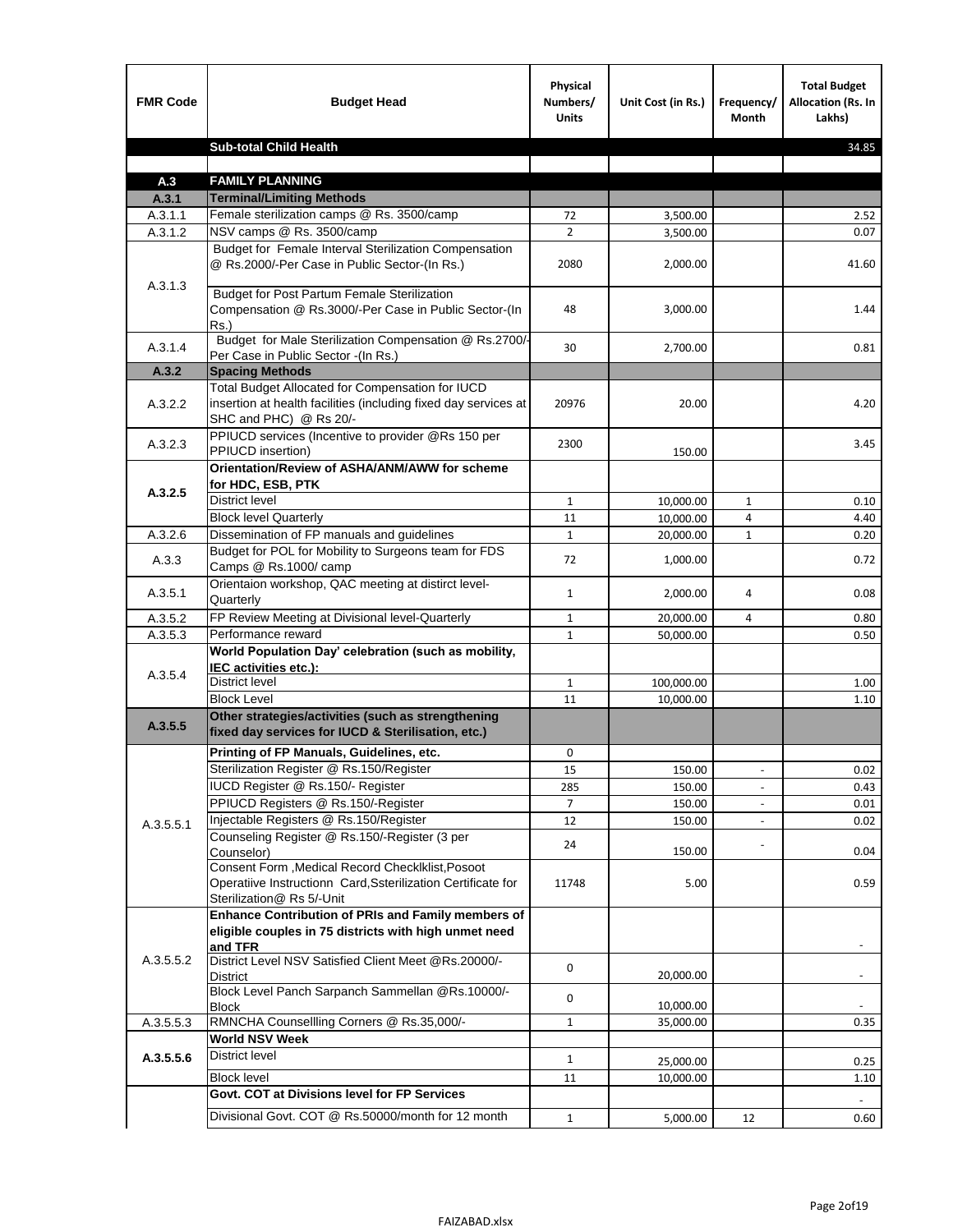| <b>FMR Code</b> | <b>Budget Head</b>                                                                                                                                                           | Physical<br>Numbers/<br><b>Units</b> | Unit Cost (in Rs.) | Frequency/<br>Month | <b>Total Budget</b><br>Allocation (Rs. In<br>Lakhs) |
|-----------------|------------------------------------------------------------------------------------------------------------------------------------------------------------------------------|--------------------------------------|--------------------|---------------------|-----------------------------------------------------|
| A.3.5.5.8       | Exra Incentive for Female Interval Sterilization in Public<br>Sector.-(20% of 80% ELA) @ Rs. 130 per case                                                                    | 416                                  | 130.00             |                     | 0.54                                                |
|                 | Extra Incentive for Male Sterilization in Public Sector-<br>(40% ELA) @ Rs. 155 per case                                                                                     | 12                                   | 155.00             |                     | 0.02                                                |
|                 | <b>Sub-total Family Planning</b>                                                                                                                                             |                                      |                    |                     | 66.95                                               |
|                 | ADOLESCENT HEALTH / RKSK (Rashtriya Kishore                                                                                                                                  |                                      |                    |                     |                                                     |
| A.4             | Swasthya Karyakram)                                                                                                                                                          |                                      |                    |                     |                                                     |
| A.4.1           | <b>Facility based services</b>                                                                                                                                               |                                      |                    |                     |                                                     |
| A.4.1.1         | Orientation meetings-HPD Districts                                                                                                                                           | $\mathbf{1}$                         | 9000               | $\mathbf{1}$        | 0.09                                                |
|                 | Review meetings at District level-Quarterly                                                                                                                                  | $\mathbf{1}$                         | 5000               | 4                   | 0.20                                                |
| A.4.1.2         | Establishment of new clinics at DH/Medical college level                                                                                                                     | 0                                    | 50,000.00          |                     | $\overline{\phantom{a}}$                            |
|                 | Operating expenses for existing clinics                                                                                                                                      | 0                                    |                    |                     |                                                     |
|                 | DH & MC level Existing AFHS clinics                                                                                                                                          | $\overline{2}$                       | 600.00             | 12                  | 0.14                                                |
| A.4.1.4         | DH & MC level AFHS clinics (New)                                                                                                                                             | 0                                    | 600.00             | 6                   |                                                     |
|                 | CHC level Existing AFHS clinics                                                                                                                                              | 11                                   | 400.00             | 12                  | 0.53                                                |
|                 | PHC level existing AFHS clinics                                                                                                                                              | 22                                   | 200.00             | 12                  | 0.53                                                |
| A.4.1.5         | Mobility support for AH counsellors at MC/DH level AH<br>Clinic at @ Rs 1000 per month for 06 month                                                                          | $\overline{2}$                       | 1,000.00           | 6                   | 0.12                                                |
|                 | Mobility support for Exsiting AH counsellors at CHC level<br>AH Clinic at @ Rs 1000 per month for 06 month                                                                   | 0                                    | 1,000.00           | 6                   |                                                     |
| A.4.5.7         | <b>WIFS Register</b>                                                                                                                                                         | 6641                                 | 100.00             |                     | 6.64                                                |
| A.4.5.8         | <b>NIPI Register</b>                                                                                                                                                         | 7660                                 | 100.00             |                     | 7.66                                                |
| A.4.5.9         | <b>WIFS Reporting Formats</b>                                                                                                                                                | 103860                               | 0.50               |                     | 0.52                                                |
|                 | <b>Sub-total Adolescent Health</b>                                                                                                                                           |                                      |                    |                     | 16.43                                               |
| A.5             | <b>RBSK</b>                                                                                                                                                                  |                                      |                    |                     |                                                     |
| A.5.1           | Operational Cost of RBSK (Mobility support, DEIC etc)                                                                                                                        |                                      |                    |                     |                                                     |
| A.5.1.2         | Prepare detailed operational plan for RBSK across<br>districts (cost of plan/convergence/monitoring<br>meetings should be kept seperately)                                   |                                      |                    |                     |                                                     |
|                 | One meeting @ Rs. 500 per block for microplan                                                                                                                                | 11                                   | 500.00             |                     | 0.06                                                |
| A.5.1.3         | One orientation meeting for RBSK software<br>Mobility support for Mobile health team                                                                                         | 11<br>22                             | 90.00<br>30,000.00 | 12                  | 0.01<br>79.20                                       |
| A.5.1.4         | Operational cost of DEIC                                                                                                                                                     |                                      |                    |                     | 0                                                   |
| A.5.1.5         | New born screening- Inborn error of metabolism (please<br>give details per unit cost of screening, number of children<br>to be screened and the delivery points Add details) |                                      |                    |                     | 0                                                   |
| A.5.1.7         | Spectacle for children                                                                                                                                                       | 1027                                 | 275.00             |                     | 2.82                                                |
| A.5.1.10        | Monitoring Meeting at District level                                                                                                                                         | $\mathbf{1}$                         | 5,000.00           | 3                   | 0.15                                                |
|                 |                                                                                                                                                                              |                                      |                    |                     |                                                     |
|                 | <b>Sub-total RBSK</b>                                                                                                                                                        |                                      |                    |                     | 82.24                                               |
| A.7             | <b>PNDT Activities</b>                                                                                                                                                       |                                      |                    |                     |                                                     |
|                 | <b>Support to PNDT cell</b>                                                                                                                                                  |                                      |                    |                     |                                                     |
|                 | Honorarium of Divisional Level Data Assistant @ Rs.<br>18743 per month for 12 months                                                                                         | $\mathbf{1}$                         | 18,743.00          | 12                  | 2.25                                                |
| A.7.1           | Honorarium of District Level Data Assistant @<br>Rs.<br>11025 per month for 12 months                                                                                        | $\mathbf{1}$                         | 11,025.00          | 12                  | 1.32                                                |
|                 | Contingency at Divisional level for PCPNDT Cell                                                                                                                              | $\mathbf{1}$                         | 10,000.00          | $\mathbf{1}$        | 0.10                                                |
|                 | Contingency at District level for PCPNDT Cell                                                                                                                                | $\mathbf{1}$                         | 5,000.00           | $\mathbf{1}$        | 0.05                                                |
| A.7.2.2         | Visit of Divisional level Inspection Committee (Including<br>TA/DA)                                                                                                          | $\mathbf{1}$                         | 10,000.00          | $\mathbf{1}$        | 0.10                                                |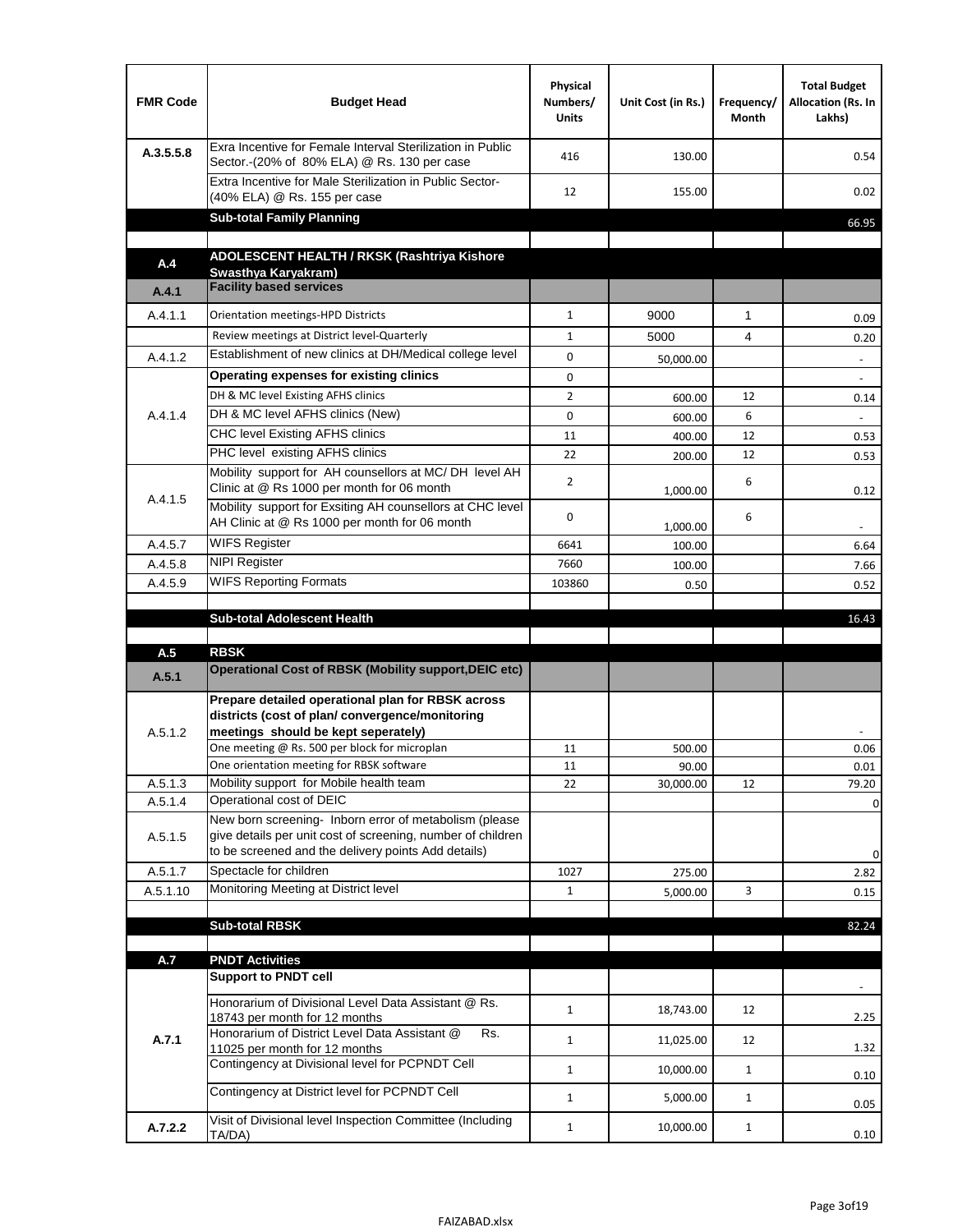| <b>FMR Code</b>      | <b>Budget Head</b>                                                                                                                              | Physical<br>Numbers/<br><b>Units</b> | Unit Cost (in Rs.)     | Frequency/<br><b>Month</b> | <b>Total Budget</b><br><b>Allocation (Rs. In</b><br>Lakhs) |
|----------------------|-------------------------------------------------------------------------------------------------------------------------------------------------|--------------------------------------|------------------------|----------------------------|------------------------------------------------------------|
| A.7.2.5              | Orientation of Member of District advisory Committee at<br><b>Divisional Level</b>                                                              | $\Omega$                             | 200,000.00             | $\mathbf{1}$               | $\overline{\phantom{m}}$                                   |
| A.7.2.9              | Capacity building of DGCS, CJM, District officers, Nodal<br>Officers, Ultrasound Owners, ASHA and AWWs<br>workshop at Districts and Block level |                                      |                        |                            |                                                            |
|                      | <b>District level</b>                                                                                                                           | $\mathbf{1}$                         | 10,000.00              | 1                          | 0.10                                                       |
|                      | <b>Block level</b>                                                                                                                              | 11                                   | 5,000.00               | $\mathbf{1}$               | 0.55                                                       |
|                      | <b>Sub-total PNDT activities</b>                                                                                                                |                                      |                        |                            | 4.47                                                       |
|                      |                                                                                                                                                 |                                      |                        |                            |                                                            |
| A.8                  | <b>Human Resources</b>                                                                                                                          |                                      |                        |                            |                                                            |
| A.8.1                | <b>Contractual Staff &amp; Services</b>                                                                                                         |                                      |                        |                            |                                                            |
| A.8.1.1<br>A.8.1.1.1 | <b>ANMs, Supervisory Nurses, LHVs</b><br><b>ANMs</b>                                                                                            |                                      |                        |                            |                                                            |
|                      | Honorarium of ANMs (New)                                                                                                                        | $\overline{2}$                       |                        | 6                          |                                                            |
| A.8.1.1.1.a          | Honorarium of ANMs (Existing)                                                                                                                   | 0                                    | 11,550.00<br>11,550.00 | 12                         | 1.39                                                       |
|                      | Honorarium of ANMs (New)                                                                                                                        | 41                                   | 11,550.00              | 6                          | 28.41                                                      |
| A.8.1.1.1.f          | Honorarium of ANMs (Existing)                                                                                                                   | 7                                    | 11,550.00              | 12                         | 9.70                                                       |
| A.8.1.1.2            | <b>Staff Nurses</b>                                                                                                                             |                                      |                        |                            |                                                            |
| A.8.1.1.2.a          | <b>DH</b>                                                                                                                                       |                                      |                        |                            | $\Box$                                                     |
|                      | Honorarium of SNs (New)                                                                                                                         | 55                                   | 19,060.00              | 6                          | 62.90                                                      |
| A.8.1.1.2.b          | Honorarium of SNs (Existing)                                                                                                                    | 24                                   | 19.060.00              | 12                         | 54.89                                                      |
|                      | <b>Staff Nurse-NRC</b>                                                                                                                          |                                      |                        |                            | $\blacksquare$                                             |
|                      | Old, SNs @19060/Month for 12 months                                                                                                             | 0                                    | 19,060.00              | 12                         | $\overline{\phantom{a}}$                                   |
|                      | New, SNs @18150 per Month                                                                                                                       | 4                                    | 18,150.00              | 6                          | 4.36                                                       |
|                      | <b>Staff Nurse-SNCU</b>                                                                                                                         |                                      |                        |                            |                                                            |
| A.8.1.1.2.f          | Exiting Staff Nurse Honorarium @ Rs.19060/- p.m. for 12<br>months                                                                               | 6                                    | 19,060.00              | 12                         | 13.72                                                      |
|                      | New Staff Nurse Honorarium @ Rs.18150/- p.m. for 6 months                                                                                       | $\overline{2}$                       | 18,150.00              | 6                          | 2.18                                                       |
|                      | <b>Staff Nurse-NBSU</b>                                                                                                                         |                                      |                        |                            |                                                            |
|                      | Staff Nurse Honorarium @ Rs.18150/- p.m. (For 6 Months)                                                                                         | 9                                    | 18,150.00              | 12                         | 19.60                                                      |
|                      | Human Resource Pediatric Intencive Care unit (PICU)                                                                                             |                                      |                        |                            |                                                            |
| A.8.1.1.2.g          | Staff Nurses Honorarium @ Rs. 18,150 per months for 12<br>months                                                                                | 0                                    | 18,150.00              | 12                         |                                                            |
| A.8.1.2.1            | Laboratory Technicians                                                                                                                          |                                      |                        |                            |                                                            |
| A.8.1.2.1.a          | Honorarium of Laboratory Technician                                                                                                             |                                      |                        |                            | 5.20                                                       |
| A.8.1.3              | <b>Specialists</b>                                                                                                                              |                                      |                        |                            |                                                            |
| A.8.1.3.1.b          | Honorarium of Contractual Gynaecologists/Surgeons                                                                                               | $\mathbf{1}$                         | 80,000.00              | 12                         | 9.60                                                       |
| A.8.1.3.3            | Anesthetists                                                                                                                                    |                                      |                        |                            |                                                            |
| A.8.1.3.3.b          | Honorarium of Contractual Anesthetists                                                                                                          | 0                                    | 80,000.00              | 12                         | $\blacksquare$                                             |
| A.8.1.3.5            | Specialists for CH (Pediatrician etc) in SNCU, NBSU, NRC                                                                                        |                                      |                        |                            |                                                            |
|                      | Existing @ 78650/month for 12 Months                                                                                                            | 0                                    | 78,650.00              | 12                         | $\blacksquare$                                             |
| A.8.1.3.5.d          | New Peadiatrician Honorarium @ Rs.71500/- p.m. for 6<br>months                                                                                  | 3                                    | 71,500.00              | 6                          | 12.87                                                      |
| A.8.1.3.7            | Dental surgeons and dentists                                                                                                                    |                                      |                        |                            |                                                            |
| A.8.1.3.7.a          | Honorarium of Dental Surgen                                                                                                                     |                                      |                        |                            | 0.00                                                       |
| A.8.1.5              | <b>Medical Officers</b>                                                                                                                         |                                      |                        |                            |                                                            |
| A.8.1.5.2            | Honorarium of Medical Officers (New)                                                                                                            | 5                                    | 41,580.00              | $\overline{2}$             | 4.16                                                       |
|                      | Honorarium of Medical Officers (Existing)                                                                                                       | 0                                    | 41,580.00              | 12                         |                                                            |
|                      | MOs for SNCU/ NBSU/NRC etc                                                                                                                      |                                      |                        |                            |                                                            |
| A.8.1.5.6            | Old, MO @41580 per Month                                                                                                                        | 0                                    | 41,580.00              | 12                         | $\blacksquare$                                             |
|                      | New, Mo@39600 Per Month                                                                                                                         | $\mathbf{1}$                         | 39,600.00              | 6                          | 2.38                                                       |
|                      | Human Resource Pediatric Intencive Care unit (PICU)                                                                                             |                                      |                        |                            |                                                            |
|                      | Existing, MO Honorarium @ Rs/41580/ Month for 12 Months                                                                                         | $\mathbf 0$                          | 41,580.00              | 12                         |                                                            |
| A.8.1.5.7            | New, MO Honorarium @ Rs. 39600 / Month for 6 Months                                                                                             | 0                                    | 39,600.00              | 6                          |                                                            |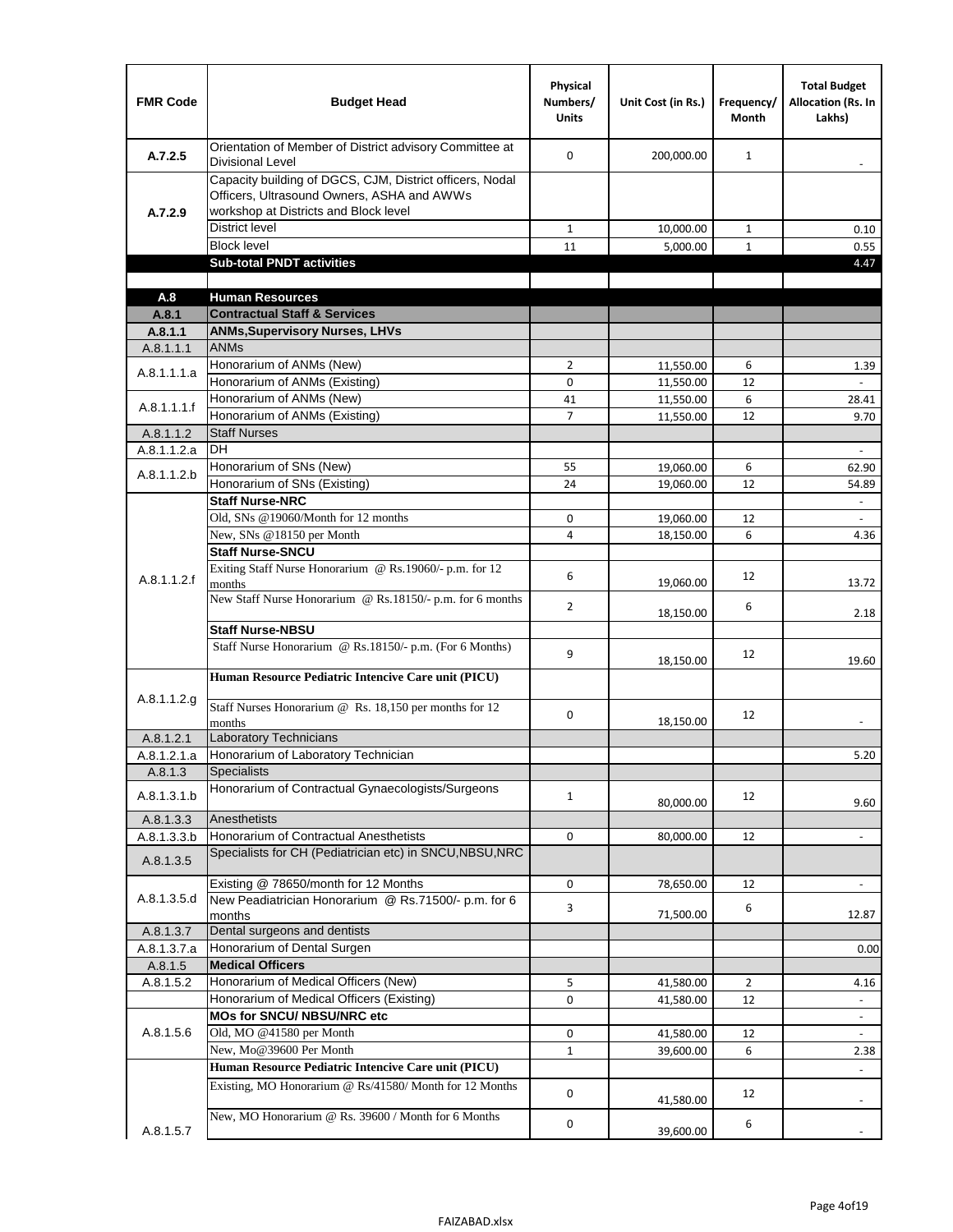| <b>FMR Code</b> | <b>Budget Head</b>                                                                    | Physical<br>Numbers/<br><b>Units</b> | Unit Cost (in Rs.)     | Frequency/<br>Month | <b>Total Budget</b><br>Allocation (Rs. In<br>Lakhs) |
|-----------------|---------------------------------------------------------------------------------------|--------------------------------------|------------------------|---------------------|-----------------------------------------------------|
|                 | Medical Officer/Training Coordinator, Honorarium at                                   |                                      |                        |                     |                                                     |
|                 | <b>Medical College</b><br>Old, Trg. Coord. @41580/month for 12 Month                  | 0                                    | 41,580.00              | 12                  |                                                     |
|                 | New, Trg. Coord.@39600/month for 6 Month                                              | $\Omega$                             | 39,600.00              | 6                   |                                                     |
| A.8.1.7.2       | Honorarium of X-Ray Technician for 12 months                                          |                                      |                        |                     | 5.20                                                |
| A.8.1.7.4       | RBSK teams (Exclusive mobile health team & DEIC                                       |                                      |                        |                     |                                                     |
|                 | Staff)<br><b>MOs- AYUSH/MBBS</b>                                                      |                                      |                        |                     |                                                     |
|                 | Honoraria Existing MBBS                                                               | $\overline{2}$                       | 41,675.00              | 12                  | 10.00                                               |
|                 | Honoraria New MBBS                                                                    | $\overline{2}$                       | 37,800.00              | 6                   | 4.54                                                |
| A.8.1.7.4.1     | Honoraria - BDS                                                                       | $\overline{7}$                       | 40,516.00              | 12                  | 34.03                                               |
|                 | Honoraria - AYUSH (Existing)                                                          | 23                                   | 27,783.00              | 12                  | 76.68                                               |
|                 | Honoraria - AYUSH recruited upto March 16                                             | $\mathbf 0$                          | 26,460.00              | 12                  |                                                     |
|                 | Honoraria - AYUSH New                                                                 | 10                                   | 25,200.00              | 6                   | 15.12                                               |
|                 | <b>Staff Nurse</b>                                                                    | $\mathbf 0$                          |                        |                     | $\mathbb{Z}^{\mathbb{Z}}$                           |
|                 | Honoraria - Staff Nurse                                                               | 8                                    | 19,100.00              | 12                  | 18.34                                               |
| A.8.1.7.4.2     | ANM                                                                                   |                                      |                        |                     |                                                     |
|                 | Honoraria - ANMs (Existing)                                                           | $\overline{2}$                       | 11,576.00              | 12                  | 2.78                                                |
|                 | Honoraria - ANM (Recruited upto March 16)                                             | $\mathbf 0$                          | 11,025.00              | 12                  |                                                     |
|                 | Honoraria - ANM (New)                                                                 | 12                                   | 10,500.00              | 6                   | 7.56                                                |
|                 | <b>Paramedical</b>                                                                    | $\mathbf 0$                          |                        |                     | $\blacksquare$                                      |
|                 | Honoraria - Paramedical<br><b>Pharmacists</b>                                         | 19                                   | 13,753.00              | 12                  | 31.36                                               |
| A.8.1.7.4.3     | Honoraria - Pharmacist (Existing)                                                     | $\mathbf 0$<br>0                     |                        | 12                  |                                                     |
|                 | Honoraria - Pharmacist (Recruited upto March 16)                                      | 3                                    | 14,884.00              | 12                  | $\blacksquare$                                      |
|                 | Honoraria - Pharmacist (New)                                                          | $\mathbf 0$                          | 14,175.00<br>13,500.00 | 6                   | 5.10<br>$\blacksquare$                              |
|                 | Sub Total RBSK mobile teams                                                           | $\Omega$                             |                        |                     | $\overline{\phantom{a}}$                            |
| A.8.1.7.5       | <b>Others</b>                                                                         |                                      |                        |                     |                                                     |
| A.8.1.7.5.1     | Honorarium of RMNCH/FP Counselors @ Rs.10760/- for                                    | 8                                    | 10,760.00              | 12                  | 10.33                                               |
|                 | 12 months<br><b>Adolescent Health counselors</b>                                      |                                      |                        |                     |                                                     |
|                 | AH counselors at DH level (1st & 2nd phase)                                           | 2                                    | 13,891.00              | 12                  | $\overline{\phantom{a}}$<br>3.33                    |
| A.8.1.7.5.2     | AH counselors DH level of 3nd phase                                                   | $\mathbf 0$                          | 13,230.00              | 12                  | $\overline{\phantom{a}}$                            |
|                 | AH counselors at DH/MC level (New)                                                    | 0                                    | 12,600.00              | 12                  | $\overline{\phantom{a}}$                            |
|                 | AH counsellors at CHC level                                                           | $\mathbf 0$                          | 13,230.00              | 6                   | $\blacksquare$                                      |
|                 | <b>Nutriionist</b>                                                                    | $\mathbf 0$                          |                        |                     | $\overline{\phantom{a}}$                            |
| A.8.1.7.5.4     | Old, Nutrist. @17325 per Month for 12 months                                          | $\mathbf 0$                          | 17,325.00              | 12                  | $\overline{\phantom{a}}$                            |
|                 | New, Nutrist. @16500 per Month for 6 months                                           | 1                                    | 16,500.00              | 6                   | 0.99                                                |
|                 | <b>HR for Cold Chain</b>                                                              | 0                                    |                        |                     |                                                     |
|                 | Hononarium of Cold Chain Handlers at Division level                                   | 1                                    | 11,430.00              | 12                  | 1.37                                                |
|                 | Hononarium of Cold Chain Handlers at District level                                   | 1                                    | 11,430.00              | 12                  | 1.37                                                |
|                 | Hononarium of Technician (Refeigator Machenic) at                                     |                                      |                        |                     |                                                     |
|                 | <b>Division level</b>                                                                 | 0                                    | 19,060.00              | 12                  | $\overline{\phantom{a}}$                            |
|                 | Technician (Refeigator Machenic) at District level                                    | 0                                    | 19,060.00              | 12                  | $\overline{\phantom{a}}$                            |
| A.8.1.7.7       | Honararium of Vaccince Strore Keeper at Division level                                | 0                                    | 25,410.00              | 12                  | $\overline{\phantom{a}}$                            |
|                 | Honararium of Vaccince Van Driver at Division level                                   | $\mathbf{1}$                         | 19,060.00              | 12                  | 2.29                                                |
|                 | <b>HR for Blood Bank Storage/Unit</b>                                                 |                                      |                        |                     |                                                     |
|                 | Man Power Support at 89 Blood Banks                                                   |                                      |                        |                     | 14.05                                               |
|                 | Man Power Support at 118 Blood Storage Centre                                         |                                      |                        |                     | 19.20                                               |
|                 | Manpower support of 18 BCTV                                                           |                                      |                        |                     | 14.17                                               |
| A.8.1.7.8       | Staff for Training Institutes/ SIHFW/ Nursing Training                                |                                      |                        |                     | 0                                                   |
|                 | Incentive/ Awards etc. to SN, ANMs etc.                                               |                                      |                        |                     |                                                     |
|                 | SBA Trained ANMs at L1 SCs from 6th delivery every month                              | 50                                   | 300.00                 |                     | 0.15                                                |
|                 | SBA Trained ANMs/SNs at APHCs/PHCs starting from 16th                                 | 90                                   |                        |                     |                                                     |
| A.8.1.8         | Delivery every month                                                                  |                                      | 300.00                 |                     | 0.27                                                |
|                 | SBA Trained ANMs/SNs at Non FRU CHCs/BPHCs starting from<br>51st Delivery every month | 700                                  |                        |                     |                                                     |
|                 |                                                                                       |                                      | 300.00                 |                     | 2.10                                                |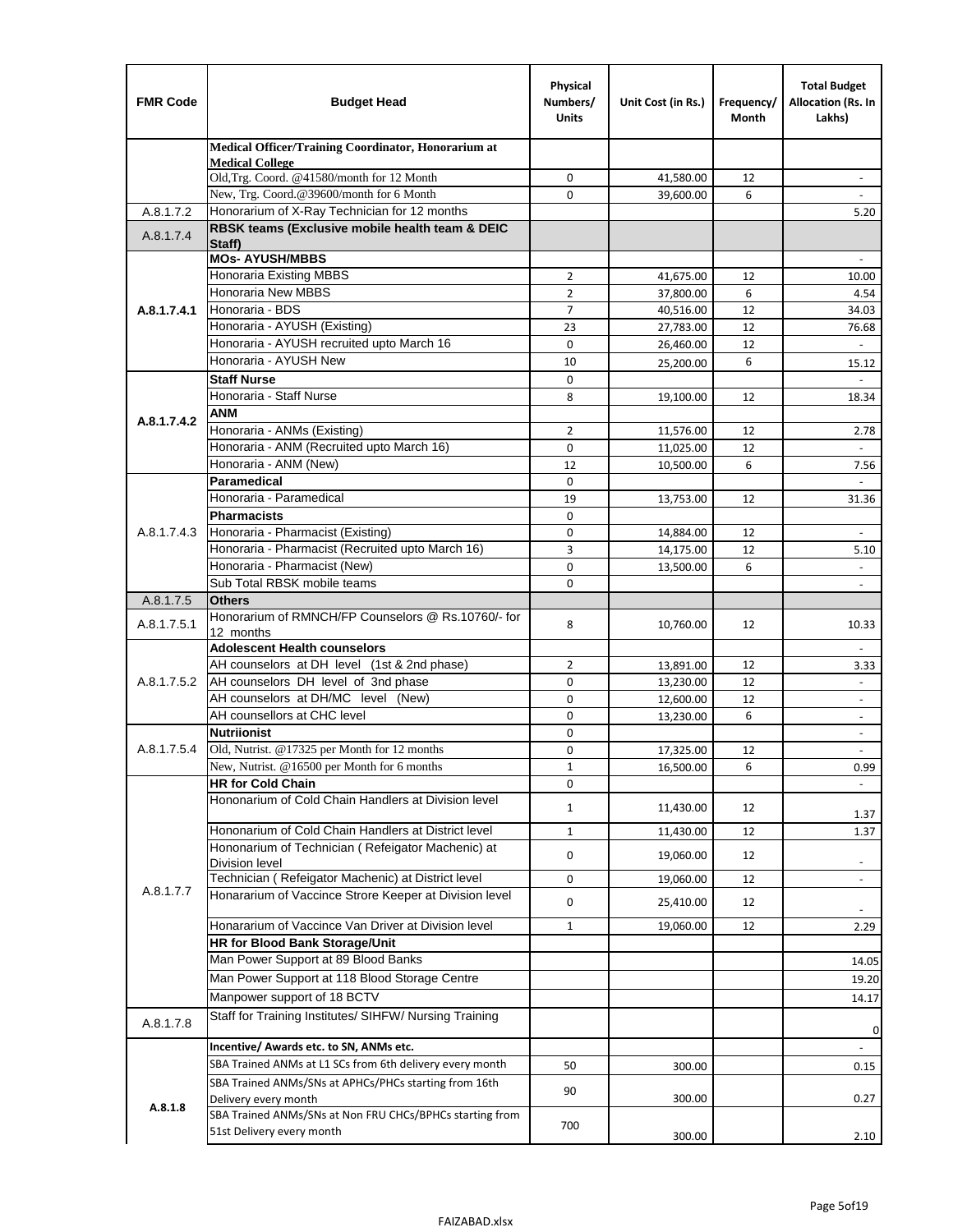| <b>FMR Code</b>  | <b>Budget Head</b>                                                                                      | Physical<br>Numbers/<br><b>Units</b> | Unit Cost (in Rs.)   | Frequency/<br>Month | <b>Total Budget</b><br>Allocation (Rs. In<br>Lakhs) |
|------------------|---------------------------------------------------------------------------------------------------------|--------------------------------------|----------------------|---------------------|-----------------------------------------------------|
|                  | Incentives for EMOC teams at below District level starting from<br>6th CS every month @Rs 3000/CS       | 450                                  | 3,000.00             |                     | 13.50                                               |
| A.8.1.9          | Honorarium of Data Entry Operator at DH                                                                 |                                      |                      |                     | 2.75                                                |
| A.8.1.10         | <b>Other Incentives Schemes (PI.Specify)</b>                                                            |                                      |                      |                     |                                                     |
| A.8.1.10.1       | Fixed difficult area Incentive                                                                          | $\mathbf 0$                          |                      |                     |                                                     |
| A.8.1.10.2       | FRU Operationalization for Gynae & anaesthetist<br>specialist on call from govt sector for NHPDs & HPDs | 120                                  | 3,000.00             |                     | 3.60                                                |
| A.8.1.10.3       | FRU Operationalization Gynaecologists specialist on call<br>for NHPDs & HPDs                            | 60                                   | 4,500.00             |                     | 2.70                                                |
| A.8.1.10.4       | FRU Operationalization anaesthetist specialist on call for<br><b>NHPDs &amp; HPDs</b>                   | 120                                  | 3,000.00             |                     | 3.60                                                |
| A.8.1.10.5       | Performance based Incentives to RMNCH+A Counsellors<br>in Family Planning @ Rs.50/ client               | 200                                  | 50.00                |                     | 0.10                                                |
| A.8.1.11         | <b>Support Staff for Health Facilities</b>                                                              |                                      |                      |                     |                                                     |
|                  | <b>HR-NRC</b>                                                                                           |                                      |                      |                     | $\overline{\phantom{m}}$                            |
|                  | Cook                                                                                                    |                                      |                      |                     |                                                     |
|                  | Old, Cook @7500 per Month for 12 months                                                                 | 0                                    | 7,500.00             | 12                  | $\Box$                                              |
|                  | New, Cook @7500 per Month for 6 months                                                                  | $\mathbf{1}$                         | 7,500.00             | 6                   | 0.45                                                |
|                  | <b>Care Taker</b>                                                                                       |                                      |                      |                     |                                                     |
|                  | Old, Caretaker @6400 per Month for 12 months<br>New, Caretaker @6400 per Month for 6 months             | $\mathbf 0$<br>$\mathbf{1}$          | 6,400.00             | 12<br>6             | $\overline{\phantom{a}}$                            |
|                  | <b>Cleaner</b>                                                                                          |                                      | 6,400.00             |                     | 0.38                                                |
|                  | Old, Cleaner @6400 per Month for 12 months                                                              | $\mathbf 0$                          |                      | 12                  |                                                     |
|                  | New, Cleaner @6400 per Month for 6 months                                                               | $\mathbf{1}$                         | 6,400.00<br>6,400.00 | 6                   | 0.38                                                |
|                  | <b>HR-SNCU</b>                                                                                          |                                      |                      |                     |                                                     |
| A.8.1.11.f       | Cleaner/ Ward Ayah/Security Guard                                                                       |                                      |                      |                     |                                                     |
|                  | Existing CL/WA Honorarium @ Rs. 6400/monty for 12<br>months                                             | 3                                    | 6,400.00             | 12                  | 2.30                                                |
|                  | New CL/WA/SG Honorarium @ Rs. 6400/month for 6<br>month                                                 | 6                                    | 6,400.00             | 6                   | 2.30                                                |
|                  | <b>Data Entry Oprator</b>                                                                               |                                      |                      |                     |                                                     |
|                  | old DEO Honorarium @ Rs.12000/- p.m. for 12 months                                                      | $\mathbf 0$                          | 12,000.00            | 12                  |                                                     |
|                  | New DEO Honorarium @ Rs.12000/- p.m. for 6 months                                                       | $\mathbf{1}$                         | 12,000.00            | 6                   | 0.72                                                |
|                  | Human Resource Pediatric Intencive Care unit (PICU)                                                     |                                      |                      |                     |                                                     |
|                  | Ward Aaya/Sweeper Honorarium @ Rs. 6400/Month for 6                                                     |                                      |                      |                     |                                                     |
|                  | months                                                                                                  | $\mathbf 0$                          | 6,400.00             | 6                   |                                                     |
|                  | Sub-total HR                                                                                            |                                      |                      |                     | 544.48                                              |
|                  |                                                                                                         |                                      |                      |                     |                                                     |
| A.9              | <b>TRAINING</b><br>Skill lab                                                                            |                                      |                      |                     |                                                     |
| A.9.1<br>A.9.1.3 | Training Motivation and follow up visit                                                                 |                                      |                      |                     | $\mathbf 0$                                         |
| A.9.3            | <b>Maternal Health Training</b>                                                                         |                                      |                      |                     |                                                     |
| A.9.3.1.4        | Training of ANMs / LHVs in SBA                                                                          |                                      |                      |                     | 20.58                                               |
| A.9.3.7          | Other maternal health training (please specify)                                                         |                                      |                      |                     |                                                     |
| A.9.3.7.1        | MDR training of District and Block level officials                                                      | 3                                    | 22,950.00            |                     | 0.69                                                |
| A.9.3.7.5        | ANM Training on new ANC guidelines and HRPs                                                             |                                      |                      |                     |                                                     |
|                  | District level                                                                                          | $\overline{2}$                       | 29,300.00            |                     | 0.59                                                |
|                  | <b>Block Level</b>                                                                                      | 11                                   | 31,050.00            |                     | 3.42                                                |
| A.9.10           | <b>Training (Nursing)</b>                                                                               |                                      |                      |                     | $\blacksquare$                                      |
| A.9.10.1         | Strengthening of Existing Training Institutions/Nursing School<br>excluding infrastructure and HR.      | 0                                    | 4,300,000.00         |                     |                                                     |
| A.9.10.2         | New Training Institutions/School                                                                        | $\mathbf{1}$                         | 152,000.00           |                     | 1.52                                                |
|                  | <b>National Dewarming Day</b>                                                                           |                                      |                      |                     |                                                     |
| A.9.11.3         | Orientaion meeting-District level                                                                       | 1                                    | 5000                 | $\overline{2}$      | 0.10                                                |
|                  | Orientaion meeting-Block level                                                                          | 11                                   | 7500                 | $\overline{2}$      | 1.65                                                |
| A.9.12           | <b>RBSK training</b>                                                                                    |                                      |                      |                     |                                                     |
| A.9.12.1         | RBSK Training -Training of Mobile health team -<br>technical and managerial (5 days)                    |                                      |                      |                     | 0                                                   |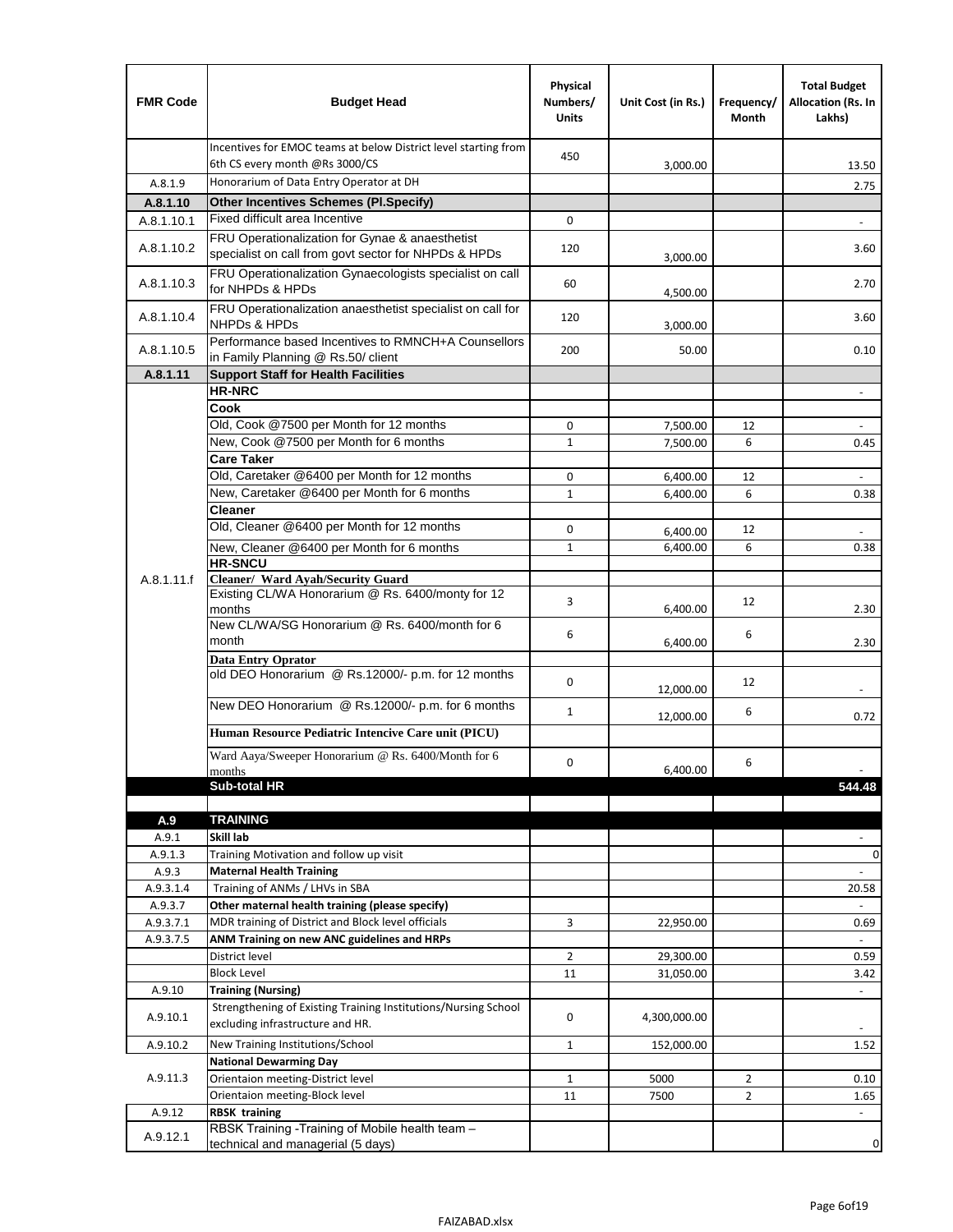| <b>FMR Code</b>        | <b>Budget Head</b>                                                                           | Physical<br>Numbers/<br><b>Units</b> | Unit Cost (in Rs.) | Frequency/<br>Month | <b>Total Budget</b><br>Allocation (Rs. In<br>Lakhs) |
|------------------------|----------------------------------------------------------------------------------------------|--------------------------------------|--------------------|---------------------|-----------------------------------------------------|
|                        |                                                                                              |                                      |                    |                     |                                                     |
|                        | <b>Sub-total Training</b>                                                                    |                                      |                    |                     | 28.54                                               |
| A.10                   | <b>PROGRAMME MANAGEMENT</b>                                                                  |                                      |                    |                     |                                                     |
| A.10.2                 | Contractual Staff for DPMSU recruited and in position                                        |                                      |                    |                     |                                                     |
| A.10.2.1               | District Programme Manager                                                                   | $\mathbf{1}$                         |                    | 12                  |                                                     |
| A.10.2.2               | <b>District Accounts Manager</b>                                                             | $\mathbf{1}$                         | 39,690.00          | 12                  | 4.76<br>3.88                                        |
| A.10.2.3               | District Data Manager                                                                        | $\mathbf{1}$                         | 32,303.00          | 12                  |                                                     |
| A.10.2.4               | Consultants/ Programme Officers (Kindly Specify)                                             | $\mathbf 0$                          | 22,050.00          |                     | 2.65                                                |
|                        | Honorarium of RKSK Coordinator                                                               | $\mathbf{1}$                         | 25,000.00          | 9                   | 2.25                                                |
| A.10.2.5               | Accountants                                                                                  | 0                                    |                    |                     |                                                     |
| A.10.2.6               | Data Entry Operators                                                                         | 0                                    |                    |                     | $\blacksquare$                                      |
| A.10.2.7               | Support Staff (Kindly Specify)                                                               | $\mathbf{1}$                         | 8,269.00           | 12                  | 0.99                                                |
| A.10.2.8.1             | Operational Cost for DPMU unit                                                               | $\mathbf{1}$                         | 89,250.00          | 12                  | 10.71                                               |
| A.10.2.8.5             | <b>DEIC Managers</b>                                                                         | $\mathbf{1}$                         | 33,000.00          | 10                  | 3.30                                                |
| A.10.3                 | <b>Strengthening of Block PMU</b>                                                            |                                      |                    |                     |                                                     |
| A.10.3.1               | <b>Block Programme Manager</b>                                                               |                                      |                    |                     | 30.63                                               |
| A.10.3.2               | <b>Block Accounts Manager</b>                                                                |                                      | 12,128.00          | 12                  | 16.01                                               |
| A.10.3.7.1             | Operational Cost for BPMU unit                                                               | 11                                   | 15,000.00          | 12                  | 19.80                                               |
|                        | <b>Concurrent Audit system</b>                                                               |                                      |                    |                     |                                                     |
| A.10.6                 | Monthly Concurrent Audit<br><b>Block Spesific Work</b>                                       | $\mathbf{1}$<br>11                   | 4,500.00           | 12                  | 0.54                                                |
| A.10.7                 | <b>Mobility Support, Field Visits</b>                                                        |                                      | 500.00             | 12                  | 0.66                                                |
| A.10.7.2               | DPMU/District                                                                                | 2                                    | 30,000.00          | 12                  | 7.20                                                |
| A.10.7.3               | <b>BPMU/Block</b>                                                                            | 11                                   | 30,000.00          | 12                  | 39.60                                               |
| A.10.8.1               | Vehicles for Divisional / AD office                                                          | $\overline{2}$                       | 30,000.00          | 12                  | 7.20                                                |
|                        |                                                                                              |                                      |                    |                     |                                                     |
|                        | <b>Sub-total Programme Management</b>                                                        |                                      |                    |                     | 150.18                                              |
|                        |                                                                                              |                                      |                    |                     |                                                     |
|                        | Total of RMNCH+A                                                                             |                                      |                    |                     | 2,171.42                                            |
| в                      | Additionalities under NRHM (Mission Flexible Pool)                                           |                                      |                    |                     |                                                     |
| <b>B1</b>              | <b>ASHA</b>                                                                                  |                                      |                    |                     |                                                     |
| B1.1.1.3               | <b>Supplementary training for ASHAs</b>                                                      |                                      |                    |                     |                                                     |
| B1.1.1.3.1             | TOT of ASHA Trainer- I round (at RHFWTC)                                                     |                                      |                    |                     | 17.46                                               |
|                        | Batch cost+Equipment+Module+ Monitoring Visit                                                |                                      |                    |                     |                                                     |
| B1.1.1.3.2<br>B1.1.1.4 | TOT of ASHA Trainers -II Round (at RHFWTC)<br>Post training support and supervision          |                                      |                    |                     | 18.34<br>$\sim$                                     |
|                        | Supervision costs by ASHA facilitators<br>(12 months)                                        |                                      |                    |                     |                                                     |
| B1.1.1.4.1             |                                                                                              |                                      |                    |                     | 61.80                                               |
|                        | Supervision costs by ASHA facilitators<br>(6 months)                                         |                                      |                    |                     |                                                     |
| B1.1.1.4.2             | Monthly review Meeting of ASHA Sangini with BCPM                                             |                                      |                    |                     | 1.85                                                |
| B <sub>1.1.3</sub>     | Performance Incentive/Other Incentive to ASHAs (if                                           |                                      |                    |                     |                                                     |
| B1.1.3.1               | any)<br><b>ASHA incentives under Maternal Health</b>                                         |                                      |                    |                     |                                                     |
| B1.1.3.1.2             | Maternal Death Audit Information                                                             | 274                                  | 200.00             |                     | 0.55                                                |
| B1.1.3.2               | Incentive to ASHA under Child Health                                                         |                                      |                    |                     | $\omega$ .                                          |
| B1.1.3.2.1             | Incentive for Home Based Newborn Care programme                                              | 69048                                | 250.00             |                     | 172.62                                              |
| B1.1.3.2.4             | Incentive for referral of SAM cases to NRC @ Rs.50/Case                                      | 240                                  | 50.00              |                     | 0.12                                                |
| B1.1.3.2.5             | Incentive for follow up of discharge of SAM children from<br>NRCs @ Rs. 100/ for 4 Follow up | 240                                  | 100.00             |                     | 0.24                                                |
| B1.1.3.3               | ASHA Incentives under family planning (ESB/ PPIUCD/<br>Others)                               |                                      |                    |                     |                                                     |
| B1.1.3.3.1             | ASHA PPIUCD incentive for accompanying the client for<br>PPIUCD insertion                    | 2300                                 | 150.00             |                     | 3.45                                                |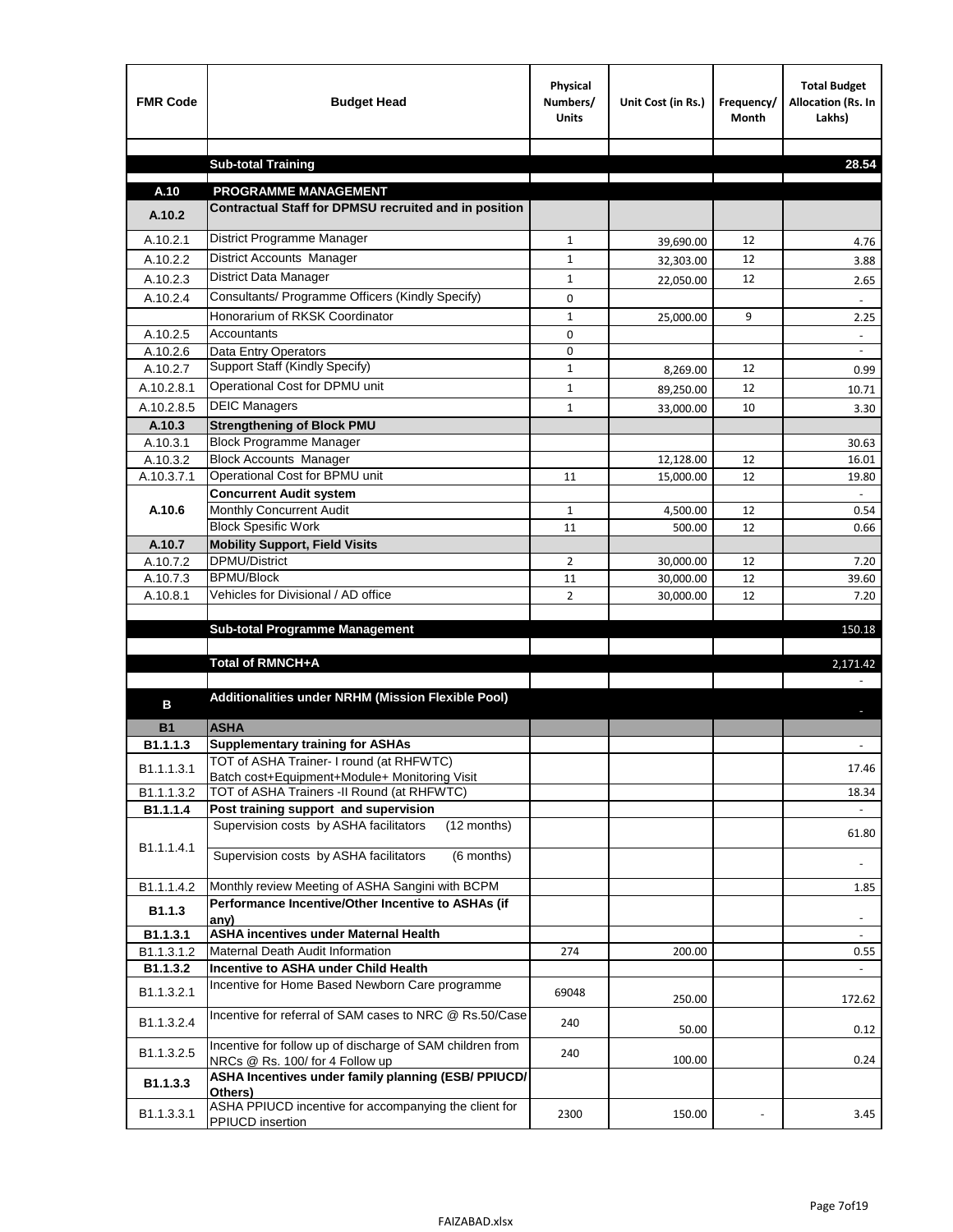| <b>FMR Code</b>            | <b>Budget Head</b>                                                                                                                                                                             | Physical<br>Numbers/<br><b>Units</b> | Unit Cost (in Rs.) | Frequency/<br>Month | <b>Total Budget</b><br><b>Allocation (Rs. In</b><br>Lakhs) |
|----------------------------|------------------------------------------------------------------------------------------------------------------------------------------------------------------------------------------------|--------------------------------------|--------------------|---------------------|------------------------------------------------------------|
|                            | ASHA incentive under ESB scheme for promoting<br>spacing of births @ 500/- per ASHA/client                                                                                                     | 1618                                 | 500.00             |                     | 8.09                                                       |
| B <sub>1.1</sub> , 3, 3, 2 | Spacing for 2 years after marriage @ 500/- per<br>ASHA/client                                                                                                                                  | 1632                                 | 500.00             |                     | 8.16                                                       |
| B1.1.3.3.3                 | ASHA Incentive under ESB scheme for promoting<br>adoption of limiting method upto two children @ Rs. 1000<br>per client                                                                        | 1992                                 | 1,000.00           |                     | 19.92                                                      |
| B1.1.3.6                   | <b>ASHA Incentives (other)</b>                                                                                                                                                                 |                                      |                    |                     |                                                            |
| B <sub>1.1</sub> , 3, 5, 3 | ASHA incentive for NDD for 2 round                                                                                                                                                             | 2556                                 | 100.00             | $\overline{2}$      | 5.11                                                       |
| B <sub>1.1</sub> .3.6.1    | Amount to be released for 12 months for Routine<br>activities (4 month incentive for ASHAs those are yet to<br>be placed)                                                                      |                                      |                    |                     | 297.28                                                     |
| B1.1.3.6.4                 | Incentive to ASHA Facilitator (12 Months)                                                                                                                                                      |                                      |                    |                     | 3.71                                                       |
| B <sub>1.1</sub> .3.6.5    | Reimbursement of travel expenses for accompanying a<br>woman to facility for surgical abortion (MVA/EVA) @<br>Rs.150/-per case                                                                 | 200                                  | 150.00             |                     | 0.30                                                       |
| B <sub>1.1</sub> .3.6.6    | Reimbursement of travel expenses for accompanying a<br>woman to facility for medical abortion (MMA) @ Rs.225/-<br>per case                                                                     | 200                                  | 225.00             |                     | 0.45                                                       |
| B1.1.3.6.9                 | ASHA Torch (NO. of ASHA +AF) @ Rs. 262.20                                                                                                                                                      |                                      |                    |                     | 6.97                                                       |
| B1.1.3.7                   | Other (support provisions to ASHA such as uniform,                                                                                                                                             |                                      |                    |                     |                                                            |
| B <sub>1.1</sub> .3.7.2    | diary, ASHA Ghar etc)<br>ASHA Payment Voucher, Payment Register and VHIR<br>1.@ Rs. 25/ASHA, 2.@Rs.50/AF, 3.@Rs.150/block for<br>ASHa master payment register,<br>4. @Rs.174.5/ASHA/B1.1.3.7.2 |                                      |                    |                     | 5.17                                                       |
| B <sub>1.1</sub> , 3.7.4   | ASHA SAREE (TA/DA for Attending monthly meeting) No.<br>of ASHA+AF @ Rs.450                                                                                                                    |                                      |                    |                     | 11.97                                                      |
| B <sub>1.1</sub> .5.1      | Honorarium of Regional Coordinator                                                                                                                                                             |                                      |                    |                     | 4.41                                                       |
| B1.1.5.2                   | Honararium of District Community Process Manager                                                                                                                                               | $\mathbf{1}$                         | 32,303.00          | 12                  | 3.88                                                       |
| B1.1.5.3                   | Honararium of Block Community Process Manager                                                                                                                                                  | 11                                   | 12,000.00          | 12                  | 15.84                                                      |
|                            | Mobility cost for ARC/AMG                                                                                                                                                                      |                                      |                    |                     | 2.40                                                       |
| B <sub>1.1.5.4</sub>       | AMG cost                                                                                                                                                                                       | $\mathbf{1}$                         | 10,000.00          | 1                   | 0.10                                                       |
|                            | Quarterly BCPM meeting at Divisional Head Quarter @                                                                                                                                            |                                      |                    |                     | 1.22                                                       |
|                            | rs. 500/BCPM/qtr.                                                                                                                                                                              |                                      |                    |                     |                                                            |
|                            | <b>Sub Total of ASHA</b>                                                                                                                                                                       |                                      |                    |                     | 671.40362                                                  |
|                            |                                                                                                                                                                                                |                                      |                    |                     |                                                            |
| B.2                        | <b>Untied Fund</b>                                                                                                                                                                             |                                      |                    |                     |                                                            |
| B <sub>2.3</sub>           | <b>CHCs</b>                                                                                                                                                                                    |                                      |                    |                     | 18.00                                                      |
| B <sub>2.4</sub>           | <b>PHCs</b>                                                                                                                                                                                    |                                      |                    |                     | 22.28                                                      |
|                            | <b>Sub Total of Untied Fund</b>                                                                                                                                                                |                                      |                    |                     | 40.28                                                      |
| <b>B9</b>                  | <b>Mainstreaming of AYUSH</b>                                                                                                                                                                  |                                      |                    |                     |                                                            |
| B.9.1                      | Medical Officers at CHCs/ PHCs (Only AYUSH)                                                                                                                                                    |                                      |                    |                     |                                                            |
| B.9.1.1                    | <b>DH</b>                                                                                                                                                                                      | $\overline{2}$                       | 29,106.00          | 12                  | 6.99                                                       |
| B.9.1.2                    | <b>FRUs</b>                                                                                                                                                                                    | 7                                    | 29,106.00          | 12                  | 24.45                                                      |
| B.9.1.3                    | Non FRU SDH/ CHC                                                                                                                                                                               | 12                                   | 29,106.00          | 12                  | 41.91                                                      |
| B.9.1.4                    | 24 X 7 PHC                                                                                                                                                                                     | $\overline{2}$                       | 29,106.00          | 12                  | 6.99                                                       |
| B.9.1.5                    | Non-24 X 7 PHCs/ APHCs                                                                                                                                                                         | 0                                    | 29,106.00          | 12                  |                                                            |
| B.9.2                      | Other Staff Nurses and Supervisory Nurses/ AYUSH<br>pharmacists (Only AYUSH)                                                                                                                   |                                      |                    |                     |                                                            |
| B.9.2.1                    | DH                                                                                                                                                                                             | $\mathbf{1}$                         | 10,914.75          | 12                  | 1.31                                                       |
| B.9.2.2                    | <b>FRUs</b>                                                                                                                                                                                    | 3                                    | 10,914.75          | 12                  | 3.93                                                       |
| B.9.2.3                    | Non FRU SDH/ CHC                                                                                                                                                                               | 3                                    | 10,914.75          | 12                  | 3.93                                                       |
| B.9.2.4                    | 24 X 7 PHC                                                                                                                                                                                     | $\mathbf{1}$                         |                    | 12                  |                                                            |
|                            | Non-24 X 7 PHCs                                                                                                                                                                                |                                      | 10,914.75          |                     | 1.31                                                       |
| B.9.2.5                    |                                                                                                                                                                                                | 0                                    | 10,914.75          | 12                  | $\overline{\phantom{a}}$                                   |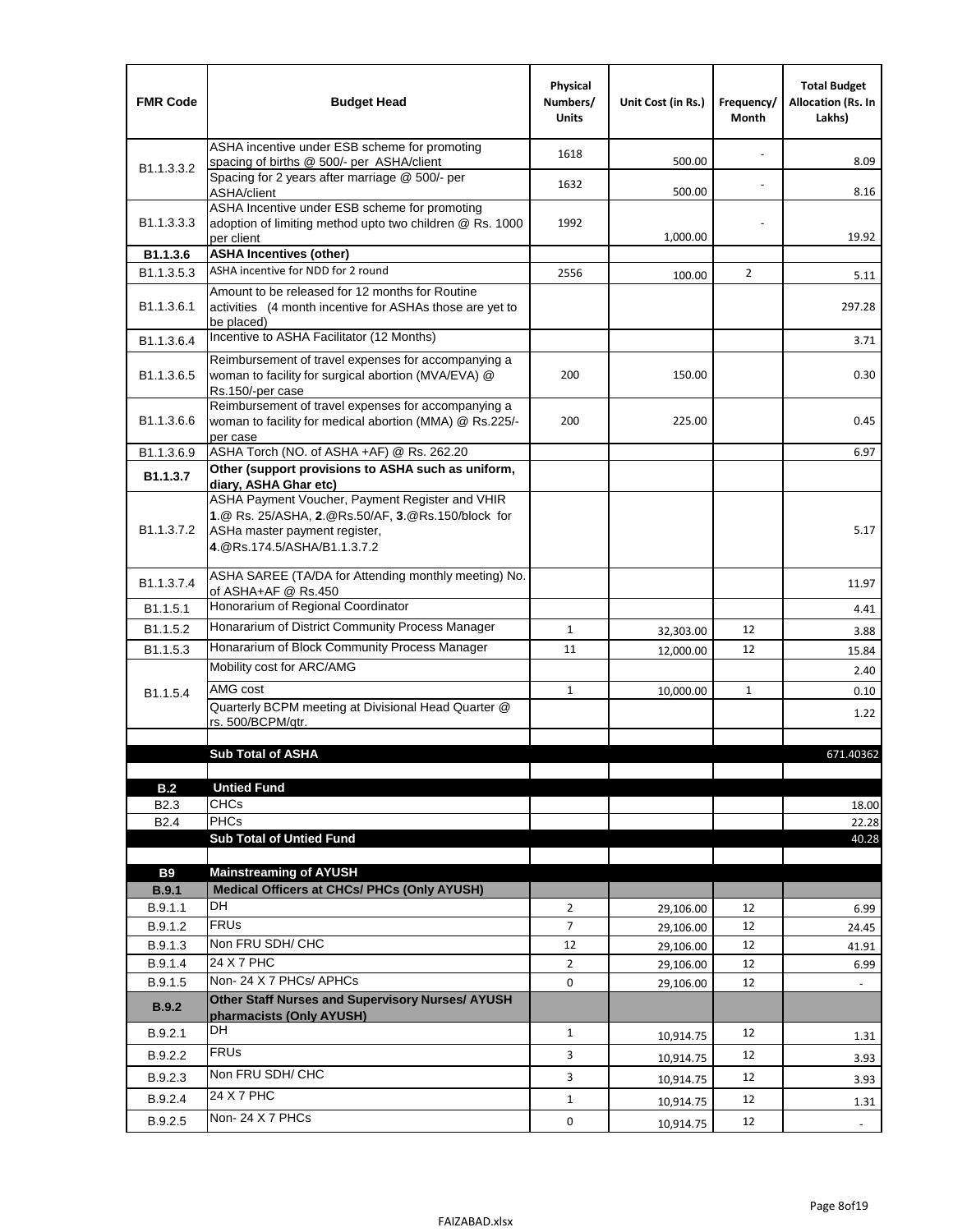| <b>FMR Code</b> | <b>Budget Head</b>                                                                              | Physical<br>Numbers/<br><b>Units</b> | Unit Cost (in Rs.) | Frequency/<br>Month | <b>Total Budget</b><br>Allocation (Rs. In<br>Lakhs) |
|-----------------|-------------------------------------------------------------------------------------------------|--------------------------------------|--------------------|---------------------|-----------------------------------------------------|
|                 | Panchkarma Unit Lokbabdhu Rajnarayna Joint<br><b>Hospital, Lucknow</b>                          |                                      |                    |                     |                                                     |
| B.9.2.6         | Honararium of Panchkarma Technician (1Male and 1<br>Female)                                     | 0                                    | 10,000.00          | 12                  |                                                     |
|                 | Honorarium of Panchkarma Attendent                                                              | 0                                    | 8,000.00           | 12                  |                                                     |
|                 | Lumpsum amount for Sweeper (Safai Karmi)                                                        |                                      |                    |                     | 0                                                   |
| <b>B9.3</b>     | <b>Other Activities (Excluding HR)</b>                                                          |                                      |                    |                     |                                                     |
| B9.3.1          | Contingency AYUSH wings                                                                         | $\overline{2}$                       | 20,000.00          |                     | 0.40                                                |
| B9.3.3          | Establishment of Panchkarma Unit                                                                |                                      |                    |                     | $\mathbf 0$                                         |
| B9.3.4          | Construction of AYUSH Wing                                                                      | 0                                    | 3,000,000.00       |                     |                                                     |
|                 |                                                                                                 |                                      |                    |                     |                                                     |
|                 | Sub Total of Mainstreaming of AYUSH                                                             |                                      |                    |                     | 91.21                                               |
|                 |                                                                                                 |                                      |                    |                     |                                                     |
| <b>B10</b>      | <b>IEC-BCC NRHM</b>                                                                             |                                      |                    |                     |                                                     |
| B.10.3.5        | <b>Girls Child Day</b><br><b>Division level</b>                                                 | $\mathbf{1}$                         | 50,000.00          | 1                   | 0.50                                                |
|                 | <b>Block level</b>                                                                              | 11                                   | 10,000.00          | $\mathbf{1}$        | 1.10                                                |
| <b>B.10.7</b>   | Priniting activities (please specify)                                                           |                                      |                    |                     |                                                     |
| B.10.7.1        | SM booklet @Rs 20.00 for all ANCs                                                               | 75455                                | 20.00              |                     | 15.09                                               |
| <b>B.10.7.4</b> | MCP card @ Rs 10 for all ANCs<br><b>Other printing</b>                                          | 75455                                | 10.00              |                     | 7.55                                                |
| B.10.7.4.1      | <b>IEC-BCC Material for NDD</b>                                                                 |                                      |                    |                     |                                                     |
|                 | IEC material, poster, banner @ Rs. 14000 per block for 2<br>round                               | 11                                   | 14000              | $\overline{2}$      | 3.08                                                |
|                 | Teaching and community hand bills/pumphlets and check<br>list @ Rs. 14000 per block for 2 round | 11                                   | 14000              | $\overline{2}$      | 3.08                                                |
|                 | 5 Fipchart per block @ Rs. 200 per Flip chart( one time)                                        | 55                                   | 200                | 1                   | 0.11                                                |
|                 | AWW and Teacher hand out @ Rs. 7 each for 2 round                                               | 4417                                 | $\overline{7}$     | $\overline{2}$      | 0.62                                                |
|                 | ASHA hand out @ Rs. 2 each for 2 round                                                          | 2556                                 | $\overline{2}$     | 2                   | 0.10                                                |
|                 | <b>AFHC cards</b>                                                                               |                                      |                    |                     |                                                     |
| B.10.7.4.2      | For DH & MC level Existing AFHS clinics<br>For CHC level Existing AFHS clinics                  | $\overline{2}$<br>11                 | 0.50<br>0.50       | 2000<br>2000        | 0.02<br>0.11                                        |
|                 | For PHC level existing AFHS clinics                                                             | 22                                   | 0.50               | 2000                | 0.22                                                |
|                 | AFHC Register (3 register per clinic)                                                           | 105                                  | 150.00             | $\mathbf{1}$        | 0.16                                                |
|                 | Printing of RBSK card and registers                                                             | 0                                    |                    |                     |                                                     |
|                 | MHT Register for AWC                                                                            | 436                                  | 100.00             | $\mathbf{1}$        | 0.44                                                |
|                 | MHT Register for School<br>(Class-1 to 12)                                                      | 438                                  | 100.00             | $\mathbf{1}$        | 0.44                                                |
| B.10.7.4.3      | RBSK Format (microplan, reporting) @ Rs. 3000/ per<br>block                                     | 11                                   | 3,000.00           | $\mathbf{1}$        | 0.33                                                |
|                 | RBSK card for children of AWC and School                                                        |                                      |                    |                     |                                                     |
|                 | AWC (Twice in year)                                                                             | 218172                               | 1.20               |                     | 2.62                                                |
|                 | School (Class 1 to 12)                                                                          | 219208                               | 0.75               |                     | 1.64                                                |
|                 | <b>Sub Total IEC</b>                                                                            |                                      |                    |                     |                                                     |
|                 |                                                                                                 |                                      |                    |                     | 37.20                                               |
| <b>B.11</b>     |                                                                                                 |                                      |                    |                     |                                                     |
| B.11.2.5        | Recurring support of 18 BCTV                                                                    |                                      |                    |                     | 2.51                                                |
|                 |                                                                                                 |                                      |                    |                     |                                                     |
| <b>B14</b>      | Innovations (if any)<br>Religious and Community Leaders Meet @ Rs.                              |                                      |                    |                     |                                                     |
| B14.6           | 10000/District/meeting                                                                          | $\mathbf{1}$                         | 10,000.00          |                     | 0.10                                                |
| B14.11          | Rogi Sahayata Kendra @ Rs. 664200 including 5%<br>increment in HR cost                          |                                      |                    |                     | 19.93                                               |
| B14.12          | AAA Platform - Monitoring & Microplanning meeting for<br>frontline workers                      |                                      |                    |                     | 44.67                                               |
|                 | Nurse Mentor Programme and Establishment of Mini                                                |                                      |                    |                     |                                                     |
|                 | <b>Skill Lab</b>                                                                                |                                      |                    |                     |                                                     |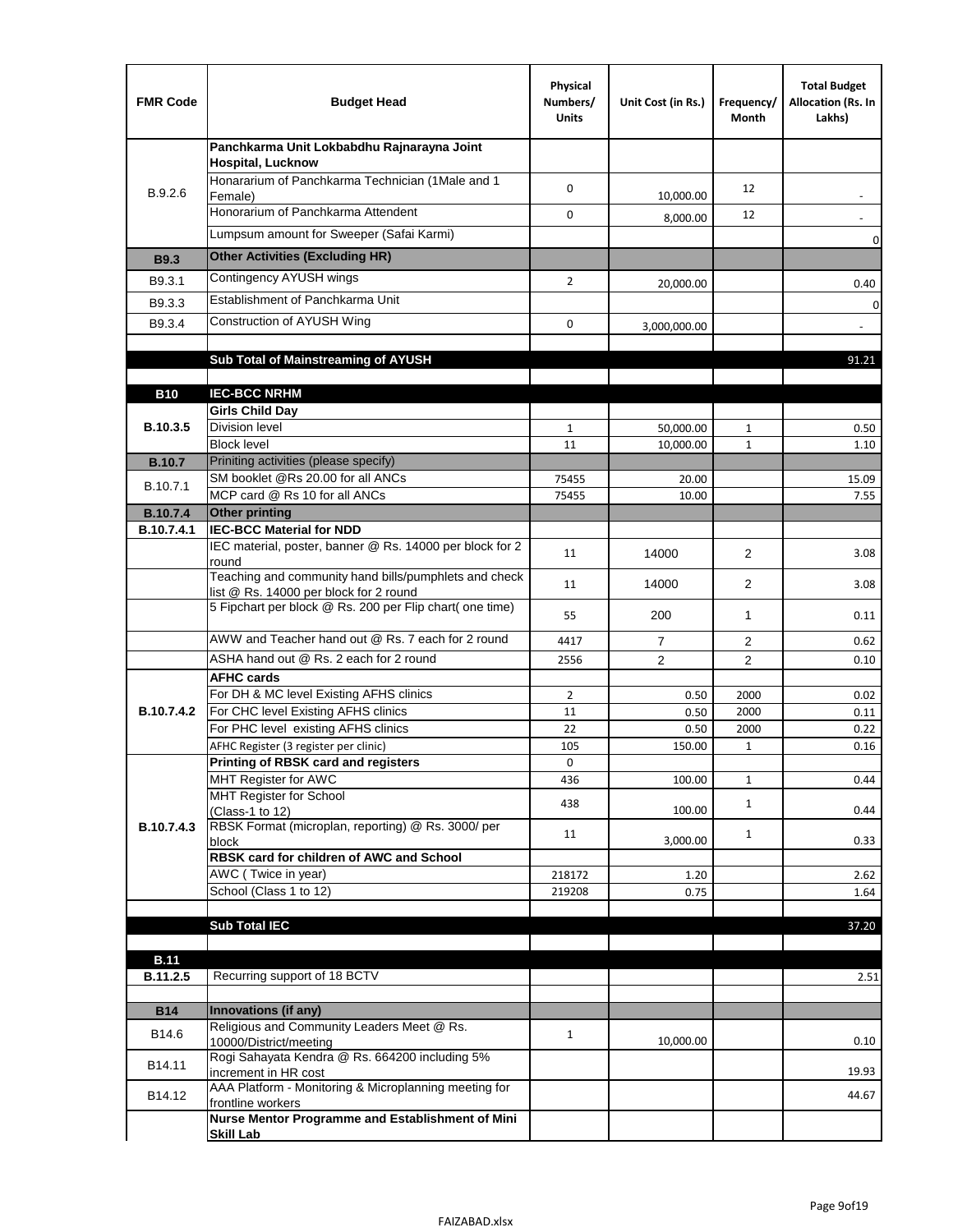| <b>FMR Code</b>   | <b>Budget Head</b>                                                                              | Physical<br>Numbers/<br><b>Units</b> | Unit Cost (in Rs.) | Frequency/<br>Month | <b>Total Budget</b><br>Allocation (Rs. In<br>Lakhs) |
|-------------------|-------------------------------------------------------------------------------------------------|--------------------------------------|--------------------|---------------------|-----------------------------------------------------|
| B14.19            | Honoraium of Naurse Mentor (Existing)                                                           | 2                                    | 38,588.00          | 12                  | 9.26                                                |
|                   | Honoraium of Naurse Mentor for 12 montys (New)                                                  | 0                                    | 36,750.00          | 12                  |                                                     |
|                   | Honoraium of Naurse Mentor fro 10 months (New)                                                  | 0                                    | 36,750.00          | 10                  | $\blacksquare$                                      |
| B14.22            | Training Strategy for Village Health and Nutrition Days<br>(VHNDs)                              |                                      |                    |                     | 7.04                                                |
|                   | Free Transport Facilities to PLHIV(People Living with                                           |                                      |                    |                     |                                                     |
| B14.25            | <b>HIV)</b> for treatment                                                                       |                                      |                    |                     |                                                     |
|                   | On ART cost                                                                                     |                                      |                    |                     | 12.24                                               |
|                   | PRE ART Cost                                                                                    |                                      |                    |                     | 2.99                                                |
|                   | <b>KAYAKALP' Award Scheme</b>                                                                   |                                      |                    |                     |                                                     |
|                   | Training for Swachha Bharat Abhiyan                                                             |                                      |                    |                     |                                                     |
|                   | Awareness cum Internal Assessors Training Workshop @<br>Rs. 33000/Disitrict                     |                                      |                    |                     |                                                     |
|                   | District level Hospital Rs. 20000/District                                                      |                                      |                    |                     | 0.33<br>0.20                                        |
|                   | <b>CHC</b> level                                                                                | 5                                    | 15,000.00          |                     | 0.75                                                |
|                   | <b>PHC</b> level                                                                                | 5                                    | 6,000.00           |                     | 0.30                                                |
| B14.29            | <b>Internal Assessment</b>                                                                      |                                      |                    |                     |                                                     |
|                   | District level Hospital (Quarterly)                                                             | 3                                    | 2,000.00           | 4                   | 0.24                                                |
|                   | CHC level (Quarterly)                                                                           | 5                                    | 1,000.00           | 4                   | 0.20                                                |
|                   | PHC level (Quarterly)                                                                           | 5                                    | 500.00             | 4                   | 0.10                                                |
|                   | <b>Peer Assessment</b>                                                                          |                                      |                    |                     |                                                     |
|                   | <b>District level Hospital</b>                                                                  | 3                                    | 25.000.00          |                     | 0.75                                                |
|                   | <b>CHC</b> level                                                                                | 5                                    | 10,000.00          |                     | 0.50                                                |
|                   | PHC level                                                                                       | 5                                    | 5,000.00           |                     | 0.25                                                |
|                   | Matritwa Saptah                                                                                 |                                      |                    |                     |                                                     |
|                   | District level activities @Rs 50000                                                             | $\mathbf{1}$                         | 50,000.00          |                     | 0.50                                                |
|                   | Mobility support @ Rs 17600/block                                                               | 11                                   |                    |                     |                                                     |
|                   | Printing of formats, reports and HRP register @ 50/ANM                                          |                                      | 17,600.00          |                     | 1.94                                                |
| B14.33            |                                                                                                 | 297                                  | 50.00              |                     | 0.15                                                |
|                   | <b>IEC Support</b>                                                                              |                                      |                    |                     |                                                     |
|                   | District level                                                                                  | $\mathbf{1}$                         | 2,500.00           |                     | 0.03                                                |
|                   | <b>Block Level</b>                                                                              | 11                                   | 25,000.00          |                     | 2.75                                                |
|                   | hoarding 5/dist & 1/FRU & 1/block @ Rs. 2000/-                                                  | 22                                   | 2,000.00           |                     | 0.44                                                |
|                   | <b>Gestational Diabetes Mallitius Pilot - 18 districts</b>                                      |                                      |                    |                     |                                                     |
|                   | Glucometer @ 1 /ANM+2/Block+2 additional                                                        | 319                                  | 3.000.00           |                     | 9.57                                                |
| B14.34            | Procurement of Glucose 75mg, (2*all ANCs+24*5%GDMs)                                             | 241462                               | 25.00              |                     | 60.37                                               |
|                   | Insulin 9 vials *5% ANCs                                                                        | 33957                                | 50.00              |                     | 16.98                                               |
|                   | with syringe (900 units/+18 syringes)                                                           | 67914                                | 20.00              |                     | 13.58                                               |
|                   | <b>Misoprost Distribution for Home Deliveries</b>                                               |                                      |                    |                     |                                                     |
|                   | Printing of registers @ Rs50.00 each                                                            |                                      |                    |                     | $\overline{\phantom{a}}$                            |
| B14.35            | Budget for Tab Mesoprostol procurement in Lakh                                                  |                                      |                    |                     |                                                     |
|                   | ASHA Incentive @ Rs.100.00 each case in Lakh                                                    |                                      |                    |                     | $\overline{\phantom{a}}$                            |
|                   | Block level ANM/ ASHAs training @ 23650/ in Lakh                                                |                                      |                    |                     | $\overline{\phantom{a}}$                            |
|                   | District Orientation meeting @Rs 20000, in Lakh                                                 |                                      |                    |                     |                                                     |
|                   | <b>Sub Total Innovation</b>                                                                     |                                      |                    |                     | 206.14                                              |
| <b>B15</b>        | <b>Planning, Implementation and Monitoring</b>                                                  |                                      |                    |                     |                                                     |
| B <sub>15.2</sub> | <b>Quality Assurance</b>                                                                        |                                      |                    |                     |                                                     |
| B15.2.2           | <b>Division Level Human Resource</b>                                                            | 0                                    |                    |                     |                                                     |
|                   | Honorarium of Existing Divisonal Consultant -Quality @                                          |                                      |                    |                     |                                                     |
|                   | Rs. 45000/month for 10 months                                                                   | $\mathbf{1}$                         | 45,000.00          | 10                  | 4.50                                                |
|                   | Honorarium of Vacant Divisonal Consultant -Quality @                                            | 0                                    | 45,000.00          | $\overline{2}$      |                                                     |
|                   | Rs. 45000/month for 2 months                                                                    |                                      |                    |                     |                                                     |
|                   | Honararium of Existing Divisonal Consultant - Public                                            | $\mathbf{1}$                         | 45,000.00          | $\overline{2}$      | 0.90                                                |
|                   | Health @ Rs.45000/PM for 10 Months<br>Honararium of Vacant Divisonal Consultant - Public Health |                                      |                    |                     |                                                     |
|                   | @ Rs.45000/PM for 2 Months                                                                      | 0                                    | 45,000.00          | 10                  | $\blacksquare$                                      |
|                   | Data Entry Operator @Rs 12000/PM for 2 Month ("New                                              |                                      |                    |                     |                                                     |
|                   | Position)                                                                                       | $\mathbf{1}$                         | 12,000.00          | $\overline{2}$      | 0.24                                                |
|                   | <b>District Level Human Resource</b>                                                            |                                      |                    |                     |                                                     |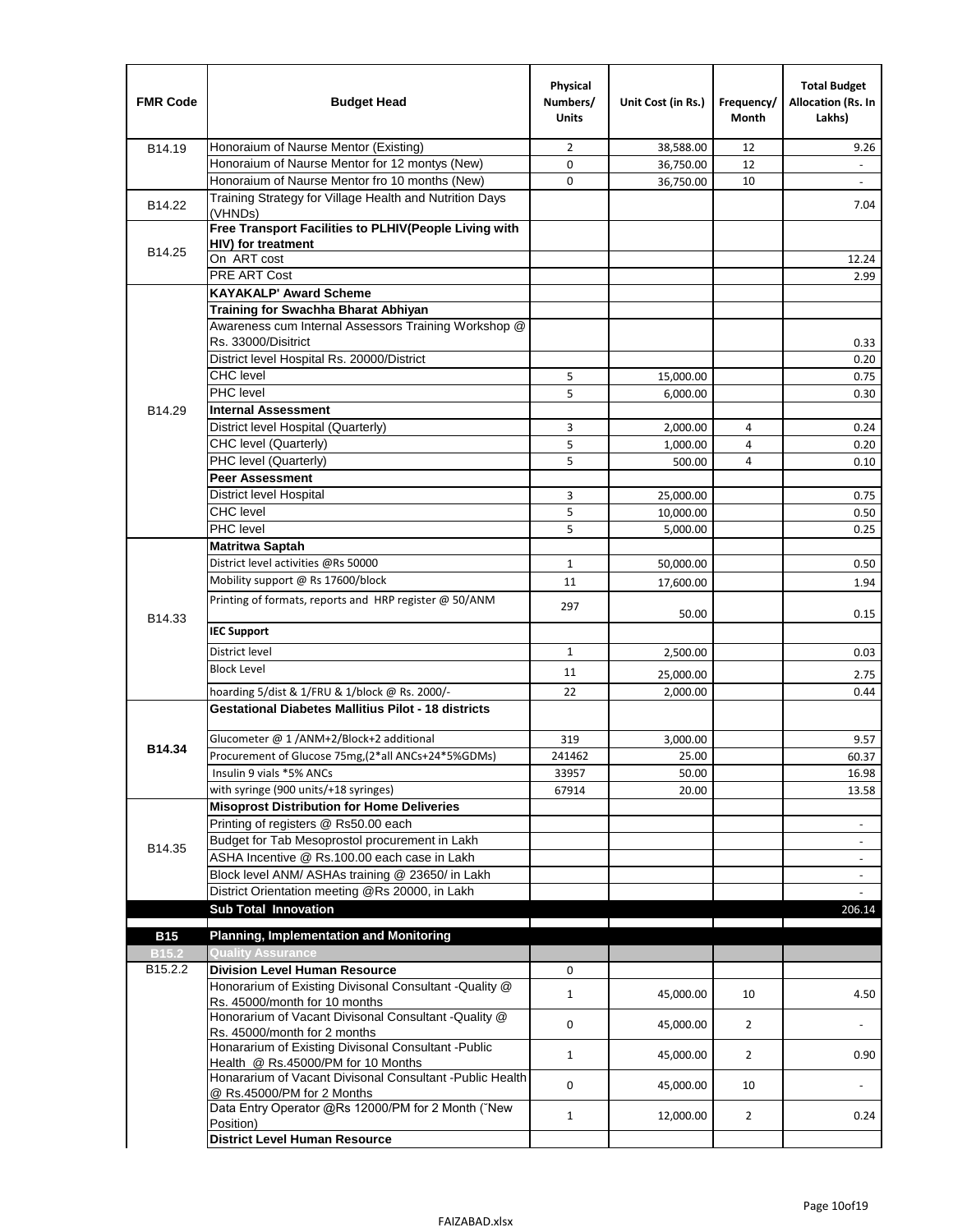| <b>FMR Code</b>         | <b>Budget Head</b>                                                                                | Physical<br>Numbers/<br><b>Units</b> | Unit Cost (in Rs.) | Frequency/<br><b>Month</b> | <b>Total Budget</b><br>Allocation (Rs. In<br>Lakhs) |
|-------------------------|---------------------------------------------------------------------------------------------------|--------------------------------------|--------------------|----------------------------|-----------------------------------------------------|
|                         | Honorarium of Existing District Consultant -Quality @ Rs.<br>40000/month for 10 months            | $\mathbf 0$                          | 40,000.00          | 10                         |                                                     |
|                         | Honorarium of Vacant District Consultant -Quality @ Rs.<br>40000/month for 2 months               | $\mathbf{1}$                         | 40,000.00          | $\overline{2}$             | 0.80                                                |
|                         | Honararium of Existing Hospital Quality Manager @<br>Rs.35000/PM for 10 Months                    | $\mathbf{1}$                         | 35,000.00          | 10                         | 3.50                                                |
|                         | Honararium of Vacant Hospital Quality Manager @<br>Rs.35000/PM for 2 Months                       | $\mathbf 0$                          | 35,000.00          | $\overline{2}$             |                                                     |
|                         | Data Entry Operator @ Rs 12000/PM for 2 Month ("New<br>Position)                                  | $\mathbf{1}$                         | 12,000.00          | $\overline{2}$             | 0.24                                                |
| B15.2.4                 | <b>Review meetings</b>                                                                            |                                      |                    |                            |                                                     |
| B <sub>15.2</sub> .4.2  | Division                                                                                          | $\overline{2}$                       | 5,000.00           |                            | 0.10                                                |
|                         | <b>District</b>                                                                                   | $\overline{2}$                       | 2,000.00           |                            | 0.04                                                |
| B15.2.5.2               | Monitoring and Supportive Supervision Visits-Divisional<br>QUA (10 visits per month) for 6 months | 60                                   | 1,800.00           |                            | 1.08                                                |
|                         | Monitoring and Supportive Supervision Visits-District<br>QUA (10 visits per month) for 6 months   | 60                                   | 1,200.00           |                            | 0.72                                                |
|                         | <b>Office Equipments-District &amp; Division</b>                                                  |                                      |                    |                            |                                                     |
|                         | <b>Division Level</b>                                                                             |                                      |                    |                            |                                                     |
|                         | Office Equipment @ Rs.3.5 Lac/Division                                                            |                                      |                    |                            | $\overline{\phantom{a}}$                            |
| B15.2.5.5               | Operational cost @ Rs.17000/-PM for 10 Month                                                      |                                      |                    |                            | 1.7                                                 |
|                         | <b>District Level</b>                                                                             |                                      |                    |                            |                                                     |
|                         | Office Equipment @ Rs.3.5 Lac/District                                                            | $\mathbf{1}$                         | 350,000.00         | 1                          | 3.50                                                |
|                         | Operational cost @ Rs.14000/-PM for 10 Month                                                      | $1\,$                                | 14,000.00          | 10                         | 1.40                                                |
| B15.2.5.6               | Operational Cost for District Hospitals                                                           | $\mathbf{1}$                         | 2,000.00           |                            | 0.02                                                |
|                         | <b>Sub Total Quality Assurance</b>                                                                |                                      |                    |                            | 18.74                                               |
| B15.3                   | <b>Monitoring and Evaluation</b>                                                                  |                                      |                    |                            |                                                     |
| B15.3.1                 | <b>HMIS</b>                                                                                       |                                      |                    |                            |                                                     |
| B15.3.1.2               | Data Entry Operators at Block level                                                               |                                      |                    |                            | 16.81                                               |
| B15.3.1.3.1             | HR and Infrastructure for 100% service updation on<br><b>HMIS/MCTS Portal</b>                     |                                      |                    |                            | 3.08                                                |
| B <sub>15.3.1.5.2</sub> | Mobility Support for HMIS & MCTS at District level                                                |                                      |                    |                            | 0.40                                                |
| B15.3.1.6               | Printing of HMIS Formats<br>Printing of MCTS follow-up formats/ services due list/ work           |                                      |                    |                            | 0.67                                                |
| B15.3.2.2               | plan                                                                                              |                                      |                    |                            | 0.88                                                |
| B15.3.2.7               | Internet Connectivity through LAN / data card                                                     |                                      |                    |                            | 1.00                                                |
| B15.3.2.8               | Procurement & Installation of VSAT (Capex)                                                        |                                      |                    |                            | 1.68                                                |
| B15.3.2.12              | Other office expenditure                                                                          |                                      |                    |                            | 2.22                                                |
| B15.3.2.13              | Printing of RCH Registers                                                                         |                                      |                    |                            | 0.36                                                |
|                         | <b>Sub Total of HMIS</b>                                                                          |                                      |                    |                            | 27.10                                               |
| <b>B.16</b>             | <b>PROCUREMENT</b>                                                                                |                                      |                    |                            |                                                     |
| B16.1                   | <b>Procurement of Equipment</b>                                                                   |                                      |                    |                            |                                                     |
|                         | <b>Equipments for Blood Banks/ BSUs</b>                                                           |                                      |                    |                            |                                                     |
| B16.1.1.1               | Equipments For Blood banks/ BCSUs                                                                 |                                      |                    |                            | 0                                                   |
| B16.1.2                 | <b>Equipments For BSUs</b><br>Procurement of equipment: CH                                        |                                      |                    |                            | 14.6                                                |
|                         | Procurement of NRC Computer/Printer/UPS/Data Card @                                               |                                      |                    |                            |                                                     |
| B16.1.2.7               | Rs. 60000/NRC                                                                                     | $\mathbf{1}$                         | 60,000.00          | 0                          | 0.60                                                |
| B16.1.2.8               | Procurement of Computer/Printer/UPS/Data Card -SNCUs                                              |                                      |                    |                            |                                                     |
|                         | for VJB Female Hospital Lucknow<br>Procurement of Equipments for SNCUs for VAB Female             |                                      |                    |                            | 0                                                   |
| B16.1.2.9               | Hospital lucknow                                                                                  |                                      |                    |                            | 0                                                   |
| B16.1.6                 | <b>Equipments for RKSK &amp; RBSK</b>                                                             |                                      |                    |                            |                                                     |
| B16.1.6.1               | <b>Equipments for AFHCs</b>                                                                       | 0                                    | 7,000.00           | $\mathbf{1}$               | ÷,                                                  |
|                         | <b>Equipment for Mobile health teams</b>                                                          | 0                                    |                    |                            |                                                     |
| B16.1.6.3.1             | No. of Vision Chart                                                                               | 44                                   | 700                |                            | 0.31                                                |
| *                       | (2 chart per team)<br>No. of weighing scale (1 per team)                                          | 22                                   | 1000               |                            | 0.22                                                |
|                         | No. of height scale standing (1 per team)                                                         | 22                                   | 10000              |                            | 2.20                                                |
| <b>B.16.2</b>           | <b>Procurement of Drugs</b>                                                                       |                                      |                    |                            |                                                     |
| B.16.2.2.2              | Procurement of drugs under child health (Vitamin A for                                            | 12693                                | 58.00              |                            | 7.36                                                |
|                         | BSPM) No. of Bottles                                                                              |                                      |                    |                            |                                                     |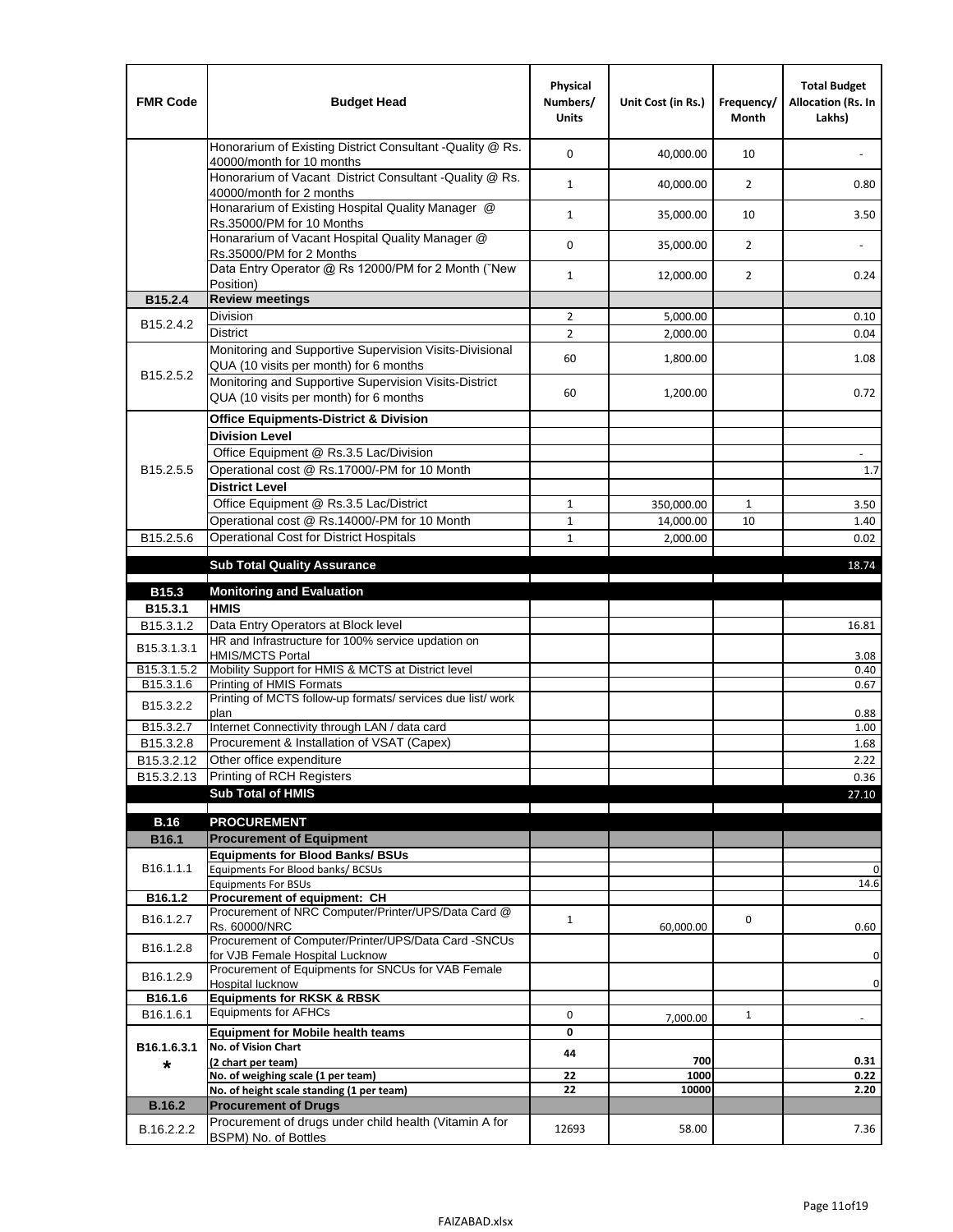| <b>FMR Code</b> | <b>Budget Head</b>                                                            | Physical<br>Numbers/<br>Units | Unit Cost (in Rs.) | Frequency/<br>Month | <b>Total Budget</b><br><b>Allocation (Rs. In</b><br>Lakhs) |
|-----------------|-------------------------------------------------------------------------------|-------------------------------|--------------------|---------------------|------------------------------------------------------------|
| B.16.2.4        | <b>Supplies for IMEP</b>                                                      |                               |                    |                     |                                                            |
| B.16.2.4.1      | Biomedical waste management - District level                                  |                               |                    |                     | 31.46                                                      |
| B.16.2.4.2      | Biomedical waste management - CHC/PHC level                                   | 10                            | 13,109.00          | 12                  | 15.73                                                      |
| B.16.2.4.3      | Cleaning/washing, house-keeping and laundry<br>management - District level    |                               |                    |                     | 77.63                                                      |
| B.16.2.4.4      | Cleaning/washing, house-keeping and laundry<br>management - CHC/PHC level     |                               |                    |                     | 19.74                                                      |
| B.16.2.4.7      | Cleanliness of Sub Centers for 6 months                                       | 246                           | 500.00             | 6                   | 7.38                                                       |
| B.16.2.5.2      | Replenishment of ASHA Drug Kit<br>@300/ Working ASHA                          |                               |                    |                     | 7.31                                                       |
| B.16.2.6        | <b>National Iron Plus Initiative (Drugs&amp;Supplies)</b>                     |                               |                    |                     |                                                            |
| B.16.2.6.1      | Children (6m - 60months)                                                      |                               |                    |                     |                                                            |
| B.16.2.6.1.a    | IFA Syrup (@Rs7.99paisa/50mlBottel)                                           | 300564                        | 7.99               |                     | 24.02                                                      |
| B.16.2.6.2      | Children 5 - 10 years                                                         |                               |                    |                     |                                                            |
| B.16.2.6.2.a    | IFA tablet small Pink (45mg) @ Rs. 0.182 per tablet, 32 tablet per<br>child)  | 136893                        | 5.82               |                     | 7.97                                                       |
| B.16.2.6.2.b    | <b>Albendazole Tablets</b>                                                    | 162369                        | 0.78               | 2                   | 2.53                                                       |
| B.16.2.6.3      | <b>WIFS (10-19 years)</b>                                                     |                               |                    |                     |                                                            |
| B.16.2.6.3.a    | IFA Tablet large blue 100 mg tablet @ Rs. 1.41 per 10 tablet for 12<br>months | 124609                        | 7.33               |                     | 9.13                                                       |
|                 | <b>Albendazole Tablets</b>                                                    |                               |                    |                     |                                                            |
| B.16.2.6.3.b    | For Adolescent Girls and boys (School going)                                  | 56839                         | 0.78               | $\overline{2}$      | 0.89                                                       |
|                 | For Adolescent Girls (out of School)                                          | 67770                         | 0.78               | $\overline{2}$      | 1.06                                                       |
| B.16.2.7        | Drugs & supplies for RBSK                                                     |                               |                    |                     |                                                            |
| B.16.2.7.1      | Medicine for Mobile health team                                               | 22                            | 5,000.00           |                     | 1.10                                                       |
| <b>B.16.2.8</b> | Drugs & supplies for AYUSH                                                    | 22                            | 100,000.00         |                     | 22.00                                                      |
| B.16.2.10       | Blood Bags for 93 functional Blood Bank                                       |                               |                    |                     | 4.88                                                       |
|                 | For Diagnostics Kits for 93 functional blood bank                             |                               |                    |                     | 3.79                                                       |
|                 | <b>Sub Total of Procurement</b>                                               |                               |                    |                     | 261.91                                                     |
| <b>B.18</b>     | <b>New Initiatives/ Strategic Interventions</b>                               |                               |                    |                     |                                                            |
|                 | <b>Ca Cx Screening</b>                                                        |                               |                    |                     |                                                            |
| <b>B.18.2</b>   |                                                                               |                               |                    |                     | 8.8                                                        |
|                 | 7+ Strategy<br><b>Family Planning</b>                                         |                               |                    |                     |                                                            |
| B18.4           | No of District Level Govt. COT @ Rs.30000/month for 12<br>month               | 0                             |                    | 12                  |                                                            |
|                 | Extra Incentive for Interval Sterilization @ Rs.260/case                      |                               | 30,000.00          |                     |                                                            |
|                 |                                                                               | 0                             | 260.00             |                     |                                                            |
|                 | Extra Incentive for NSV @ Rs.310/- case                                       | 0                             | 310.00             |                     |                                                            |
|                 | <b>Sub Total of New Innitiatives</b>                                          |                               |                    |                     | 8.80                                                       |
|                 |                                                                               |                               |                    |                     |                                                            |
| <b>B22</b>      | <b>Support Services</b><br><b>Support Strengthening NVBDCP</b>                |                               |                    |                     |                                                            |
|                 | Honorarium of Staff-At BRD Medical College                                    |                               |                    |                     |                                                            |
| B22.3           | Honorarium of Staff for 100 Bedded JE/AES Ward -At                            |                               |                    |                     | 0                                                          |
|                 | <b>BRD Medical College</b><br>Increament of Existing HR Catculated @ 5%       |                               |                    |                     | 0                                                          |
|                 |                                                                               |                               |                    |                     | 0                                                          |
|                 | <b>Sub of Support Serveces</b>                                                |                               |                    |                     |                                                            |
|                 |                                                                               |                               |                    |                     |                                                            |
| <b>B.23</b>     | Other Expenditures (Power Backup, Convergence etc)                            |                               |                    |                     |                                                            |
| B.23.1          | POL for Generators - District level Hospitals                                 | 3                             | 35,000.00          | 12                  | 12.60                                                      |
| B.23.2          | POL for Generators - CHCs/PHCs                                                | 11                            | 17,500.00          | 12                  | 23.10                                                      |
|                 | <b>Sub Total of Power Backup</b>                                              |                               |                    |                     | 35.70                                                      |
|                 |                                                                               |                               |                    |                     |                                                            |
| <b>B.24</b>     | <b>Collaboration with Medical Colleges and Knowledge</b><br>partners          |                               |                    |                     |                                                            |
|                 |                                                                               |                               |                    |                     |                                                            |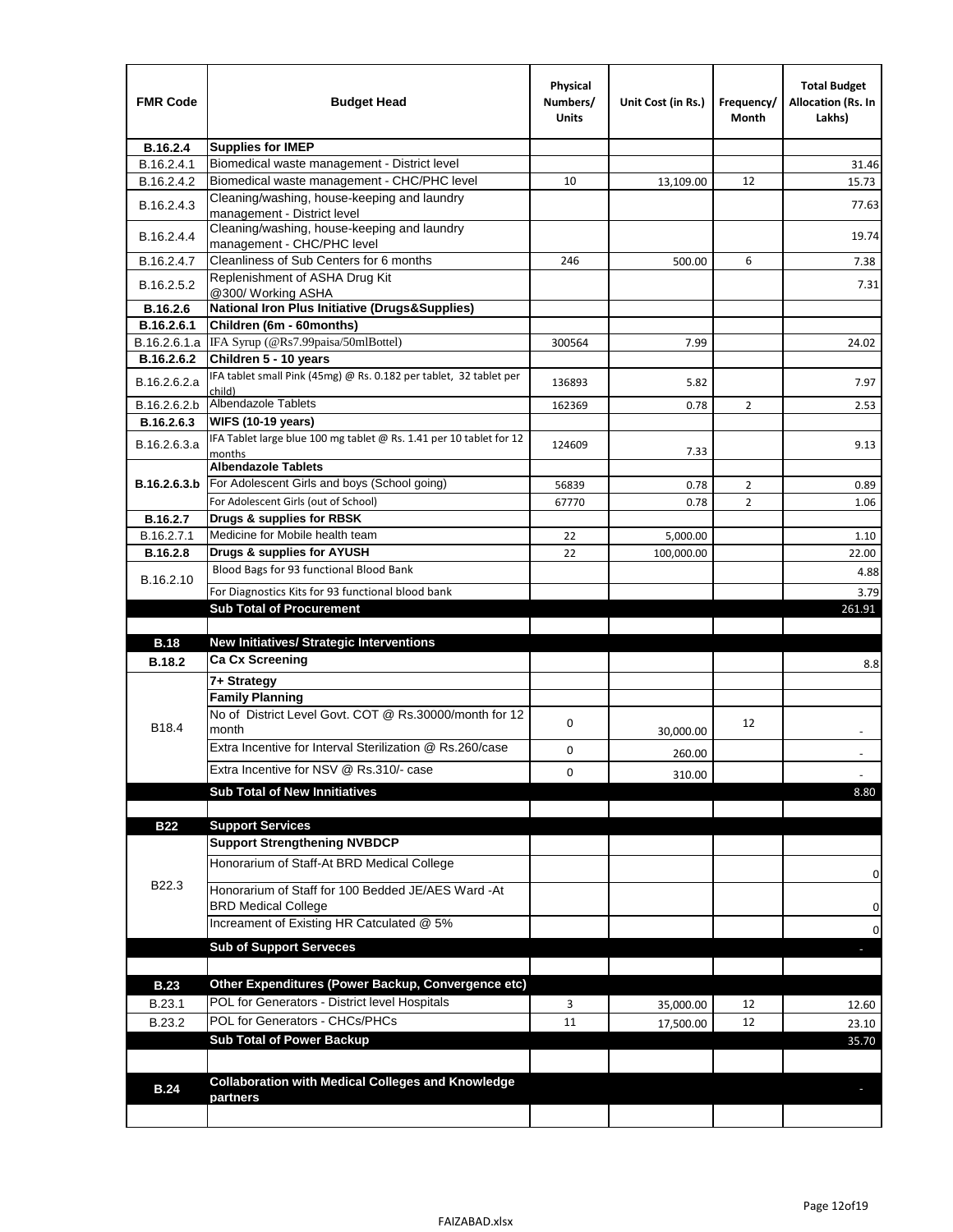| <b>FMR Code</b> | <b>Budget Head</b>                                                                                                                                          | Physical<br>Numbers/<br><b>Units</b> | Unit Cost (in Rs.) | Frequency/<br>Month | <b>Total Budget</b><br>Allocation (Rs. In<br>Lakhs) |
|-----------------|-------------------------------------------------------------------------------------------------------------------------------------------------------------|--------------------------------------|--------------------|---------------------|-----------------------------------------------------|
| <b>B.25</b>     | National Programme for Prevention and control of                                                                                                            |                                      |                    |                     |                                                     |
| B.25.1          | deafness<br>Recurring Grant-in-aid                                                                                                                          |                                      |                    |                     |                                                     |
| B.25.1.3        | <b>Manpower at District level</b>                                                                                                                           |                                      |                    |                     |                                                     |
| B.25.1.3.a      | ENT Surgeon @Rs.80,000/-pm                                                                                                                                  | 0                                    |                    |                     |                                                     |
| B.25.1.3.b      | Audiologist@Rs.30,000/-pm                                                                                                                                   | 2.1                                  |                    |                     | 2.10                                                |
| B.25.1.3.c      | Audiometric Assistant@Rs.15,000/-pm                                                                                                                         | 1.05                                 |                    |                     | 1.05                                                |
| B.25.1.3.d      | Instructor for Hearing Impaired Children @Rs.15,000/-pm                                                                                                     | 1.05                                 |                    |                     | 1.05                                                |
| B.25.2          | Non recurring Grant-in-aid                                                                                                                                  |                                      |                    |                     |                                                     |
| B.25.2.1        | Training@Rs.10 lakh/Distt. for 7 level training                                                                                                             | 2                                    |                    |                     | 2.00                                                |
| B.25.2.1.b      | District Hospital @Rs.20 lakh/Distt.                                                                                                                        | 0                                    |                    |                     |                                                     |
| B.25.2.1.c      | CHC/Sub-Divisional Hospital @Rs.50,000/- Kit                                                                                                                | 0                                    |                    |                     |                                                     |
| B.25.2.1.d      | PHC@RS.15,000/- kit                                                                                                                                         | 0                                    |                    |                     |                                                     |
|                 |                                                                                                                                                             |                                      |                    |                     |                                                     |
|                 | National Programme for Prevention and control of<br>deafness                                                                                                |                                      |                    |                     | 6.20                                                |
|                 | National Programme for Prevention and Control of                                                                                                            |                                      |                    |                     |                                                     |
| <b>B.29</b>     | <b>Flurosis</b>                                                                                                                                             |                                      |                    |                     |                                                     |
| B.29.2.1        | Honorarium of Consultant                                                                                                                                    | 0                                    | 40,000.00          | 6                   |                                                     |
|                 | Honorarium of Lab Technician                                                                                                                                | 0                                    | 11,000.00          | 6                   | $\ddot{\phantom{1}}$                                |
|                 | <b>Health Education and Publicity</b>                                                                                                                       |                                      |                    |                     |                                                     |
| B.29.2.2        |                                                                                                                                                             |                                      |                    |                     |                                                     |
| B.29.2.4        | Medical Management including treatment Surgery and<br>rehab-supplumetation of vitamins & minrals                                                            |                                      |                    |                     |                                                     |
|                 |                                                                                                                                                             |                                      |                    |                     |                                                     |
|                 | <b>Sub Total of Flurisis</b>                                                                                                                                |                                      |                    |                     | ь                                                   |
|                 |                                                                                                                                                             |                                      |                    |                     |                                                     |
|                 | <b>Total of Mission Flexipool</b>                                                                                                                           |                                      |                    |                     | 1,407.20                                            |
| C               | <b>IMMUNISATION</b>                                                                                                                                         |                                      |                    |                     |                                                     |
| C.1             | RI strengthening project (Review meeting, Mobility                                                                                                          |                                      |                    |                     |                                                     |
|                 | support, Outreach services etc)                                                                                                                             |                                      |                    |                     |                                                     |
| C.1.a           | Mobility Support for supervision for distict level officers.                                                                                                | $\mathbf{1}$                         | 250,000.00         |                     | 2.50                                                |
| C.1.c           | Printing and dissemination of Immunization cards, tally<br>sheets, monitoring forms etc.                                                                    | 71389                                | 10.00              |                     | 7.14                                                |
| C.1.e           | Quarterly review meetings exclusive for RI at district level<br>with Block MOs, CDPO, and other stake holders                                               | 44                                   | 500.00             |                     | 0.22                                                |
| C.1.f           | Quarterly review meetings exclusive for RI at block                                                                                                         | 9220                                 | 75.00              |                     | 6.92                                                |
|                 | Focus on slum & underserved areas in urban                                                                                                                  |                                      |                    |                     |                                                     |
| C.1.g           | areas/alternative vaccinator for slums (only where regular<br>ANM under NUHM not engaged) Rs. 450/- per session for<br>4 session and Rs. 300/- contingency. | 68                                   | 2,100.00           |                     | 1.43                                                |
| C.1.h           | Mobilization of children through ASHA or other mobilizers                                                                                                   | 31724                                | 150.00             |                     | 47.59                                               |
| C.1.i           | Alternative vaccine delivery in hard to reach areas                                                                                                         | 3020                                 | 150.00             |                     | 4.53                                                |
| $C.1$ .j        | Alternative Vaccine Deliery in other areas                                                                                                                  | 28708                                | 75.00              |                     | 21.53                                               |
| C.1.k           | To develop microplan at sub-centre level                                                                                                                    | 262                                  | 100.00             |                     | 0.26                                                |
| C.1.1           | For consolidation of micro plans at block level/PHC @ Rs.<br>1000/- and District level @ Rs.2000/-                                                          |                                      |                    |                     | 0.18                                                |
| C.1.m           | POL for vaccine delivery from State to district and from<br>district to PHC/CHCs                                                                            | $\mathbf{1}$                         | 150,000.00         |                     | 1.50                                                |
| C.1.n           | Consumables for computer including provision for internet<br>access                                                                                         | $\mathbf{1}$                         | 400.00             | 12                  | 0.05                                                |
| C.1.o           | Red/Black plastic bags etc.                                                                                                                                 | 31724                                | 6.00               |                     | 1.90                                                |
| C.1.p           | Hub Cutter/Bleach/Hypochlorite solution/ Twin bucket @<br>Rs. 1200/- for 2 Buckets                                                                          | 18                                   | 1,200.00           |                     | 0.22                                                |
| C.1.q           | <b>Safety Pits</b>                                                                                                                                          | 32                                   | 5,250.00           |                     | 1.68                                                |
|                 | <b>State specific requirement</b>                                                                                                                           |                                      |                    |                     |                                                     |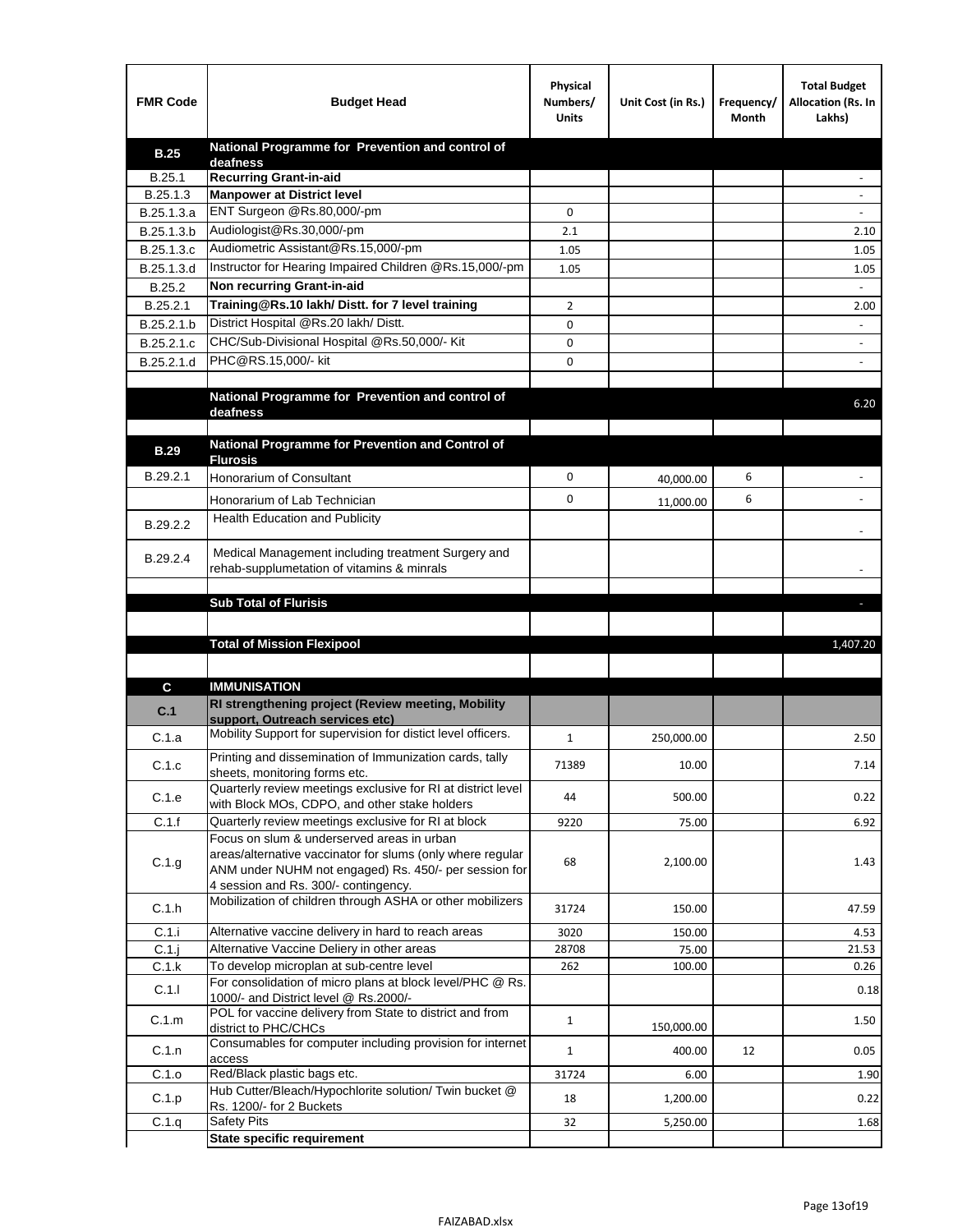| <b>FMR Code</b> | <b>Budget Head</b>                                                                                                                                                              | Physical<br>Numbers/<br><b>Units</b> | Unit Cost (in Rs.) | Frequency/<br>Month | <b>Total Budget</b><br>Allocation (Rs. In<br>Lakhs) |
|-----------------|---------------------------------------------------------------------------------------------------------------------------------------------------------------------------------|--------------------------------------|--------------------|---------------------|-----------------------------------------------------|
|                 | Funds for annual maintenance operation of WIC/WIF at                                                                                                                            | $\overline{2}$                       | 40,000.00          |                     | 0.80                                                |
|                 | state and division level<br>Electricity bill for WIC/WIF at state and division level                                                                                            | $\overline{2}$                       | 100,000.00         |                     | 2.00                                                |
| C.1.r           | POL for generators & operational expenses at divisional                                                                                                                         |                                      |                    |                     |                                                     |
|                 | vaccine storage and state vaccine store                                                                                                                                         | $\mathbf{1}$                         | 200,000.00         |                     | 2.00                                                |
|                 | POL for generators & operational expenses at district<br>level vaccine storage points and other cold chain points                                                               | $\mathbf{1}$                         | 120,000.00         |                     | 1.20                                                |
|                 | <b>AEFI Kits</b>                                                                                                                                                                |                                      |                    |                     | 0.14                                                |
| C.1.s           | Teeka Express Operational Cost                                                                                                                                                  |                                      |                    |                     |                                                     |
| C.2             | <b>Salary of Contractual Staffs</b>                                                                                                                                             |                                      |                    |                     |                                                     |
| C.2.2           | Honorarium for Computer Assistants support for District<br>level                                                                                                                | $\mathbf{1}$                         | 12,127.00          | 12                  | 1.46                                                |
| C.3             | <b>Training under Immunisation</b>                                                                                                                                              |                                      |                    |                     |                                                     |
|                 | District level Orientation training including Hep B, Measles                                                                                                                    |                                      |                    |                     |                                                     |
| C.3.1           | & JE(wherever required) for 2 days ANM, Multi Purpose<br>Health Worker (Male), LHV, Health Assistant<br>(Male/Female), Nurse MidWives, BEEs & other staff (as<br>per RCH norms) | 3                                    | 46,200.00          |                     | 1.39                                                |
| C.3.2           | Three day training including Hep B, Measles & JE<br>(wherever required) of Medical Officers of RI using<br>revised MO training module)                                          | $\overline{2}$                       | 65,600.00          |                     | 1.31                                                |
| C.3.4           | Two days cold chain handlers training for block level cold<br>chain hadlers by State and district cold chain officers                                                           | 0.00                                 |                    |                     | 0.29                                                |
| C.3.5           | One day training of block level data handlers by DIOs and<br>District cold chain officer                                                                                        | 12                                   | 500.00             |                     | 0.06                                                |
|                 | <b>Cold chain maintenance</b>                                                                                                                                                   |                                      |                    |                     |                                                     |
|                 | Cold chain maintenance for CHC/PHC @ Rs. 750/- per                                                                                                                              | 18                                   |                    |                     | 0.14                                                |
| C.4             | unit                                                                                                                                                                            |                                      | 750.00             |                     |                                                     |
|                 | Cold chain maintenance for District level @ Rs. 15000/-<br>per district                                                                                                         | $\mathbf{1}$                         | 15,000.00          |                     | 0.15                                                |
| C.5             | <b>ASHA Incentive</b>                                                                                                                                                           | 53151.5                              | 150                |                     | 79.72725                                            |
|                 | Mobility support for outreach areas for 25 disdtricts                                                                                                                           |                                      |                    |                     |                                                     |
|                 | Mobility support for HRG/ construction sites                                                                                                                                    |                                      |                    |                     |                                                     |
|                 | Sub Total of RI                                                                                                                                                                 |                                      |                    |                     | 188.29533                                           |
|                 | <b>National Iodine Deficiency Disorders Control</b>                                                                                                                             |                                      |                    |                     |                                                     |
| D               | Programme (NIDDCP)                                                                                                                                                              |                                      |                    |                     |                                                     |
| D.3             | <b>Health Education and Publicity</b>                                                                                                                                           |                                      |                    |                     | 0.10                                                |
|                 |                                                                                                                                                                                 |                                      |                    |                     |                                                     |
|                 | <b>GRAND TOTAL (A+B+C+D)</b>                                                                                                                                                    |                                      |                    |                     | 3,767.01                                            |
|                 | National Disease Control Programme (NDCP)                                                                                                                                       |                                      |                    |                     |                                                     |
|                 |                                                                                                                                                                                 |                                      |                    |                     |                                                     |
|                 | <b>INTEGRATED DISEASE SURVEILLANCE</b>                                                                                                                                          |                                      |                    |                     |                                                     |
| Е               | <b>PROGRAMME (IDSP)</b><br><b>REMUNERATION FOR CONTRACTUAL HUMAN</b>                                                                                                            |                                      |                    |                     |                                                     |
| E.1             | <b>RESOURCE</b>                                                                                                                                                                 |                                      |                    |                     |                                                     |
| E.1.9           | <b>District Epidemiologists</b>                                                                                                                                                 |                                      |                    |                     | 6.00                                                |
| E.1.10          | District Microbiologist at District labs                                                                                                                                        |                                      |                    |                     |                                                     |
| E.1.11          | District Data Manager                                                                                                                                                           |                                      |                    |                     | 2.69                                                |
| E.1.12          | Data Entry Operator*                                                                                                                                                            |                                      |                    |                     | 0.20                                                |
| E.1.13          | Others if any (pl specify)<br><b>TRAINING</b>                                                                                                                                   |                                      |                    |                     | $\omega$                                            |
| E.2             | Training at State/District Level (1 batch = 20                                                                                                                                  |                                      |                    |                     |                                                     |
|                 | participants)                                                                                                                                                                   |                                      |                    |                     |                                                     |
| E.2.3           | Hospital Pharmacists/Nurses Training (1 day)                                                                                                                                    |                                      |                    |                     | 0.45                                                |
| E.3             | <b>LABORATORY SUPPORT</b>                                                                                                                                                       |                                      |                    |                     |                                                     |
|                 | <b>District Public Health Laboratory Strengthening</b>                                                                                                                          |                                      |                    |                     |                                                     |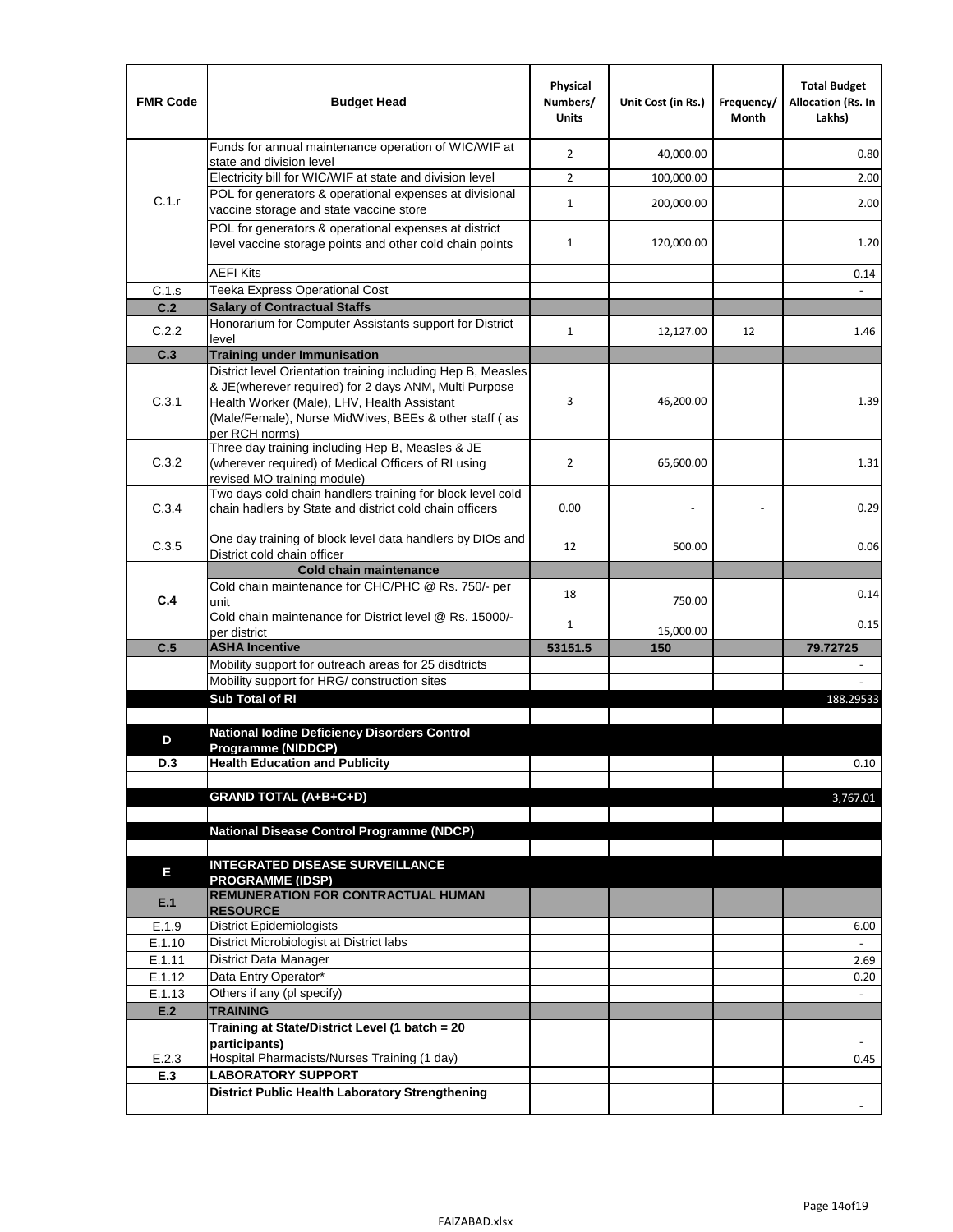| <b>FMR Code</b>       | <b>Budget Head</b>                                                                                                                                                                                                                                | Physical<br>Numbers/<br><b>Units</b> | Unit Cost (in Rs.) | Frequency/<br><b>Month</b> | <b>Total Budget</b><br><b>Allocation (Rs. In</b><br>Lakhs) |
|-----------------------|---------------------------------------------------------------------------------------------------------------------------------------------------------------------------------------------------------------------------------------------------|--------------------------------------|--------------------|----------------------------|------------------------------------------------------------|
| E.3.5                 | Expenses on account of consumables, operating<br>expenses, office expenses, transport of samples,<br>miscellaneous etc.                                                                                                                           |                                      |                    |                            |                                                            |
| E.4                   | <b>OPERATIONAL COSTS</b>                                                                                                                                                                                                                          |                                      |                    |                            |                                                            |
| E.4.1                 | MOBILITY: Travel Cost, POL, mobility cost at SSU & DSU                                                                                                                                                                                            |                                      |                    |                            |                                                            |
|                       | on need basis                                                                                                                                                                                                                                     |                                      |                    |                            | 0.70                                                       |
| E.4.2                 | Office expenses on telephone, fax, Broadband Expenses,<br>Weekly Alert Bulletin/Annual Disease Surveillance report,<br>minor repairs and AMC of IT/office equipment supplied<br>under IDSP, Meetings and other miscellenious<br>expenditures etc. |                                      |                    |                            | 2.00                                                       |
|                       | Sub Total of IDSP                                                                                                                                                                                                                                 |                                      |                    |                            | 12.04                                                      |
|                       |                                                                                                                                                                                                                                                   |                                      |                    |                            |                                                            |
| F                     | <b>NVBDCP</b>                                                                                                                                                                                                                                     |                                      |                    |                            |                                                            |
|                       |                                                                                                                                                                                                                                                   |                                      |                    |                            |                                                            |
| F.1.1                 | <b>Malaria</b>                                                                                                                                                                                                                                    |                                      |                    |                            |                                                            |
| F.1.1.a               | <b>Contractual Payments</b>                                                                                                                                                                                                                       |                                      |                    |                            |                                                            |
| F.1.1.a.i             | <b>MPW</b> contractual<br>District VBD Consultant 18 nos. (Non-Project States) @ Rs                                                                                                                                                               |                                      |                    |                            |                                                            |
| F.1.1.a.iv            | 22895 pm.for 6 months (Rs 1.37 lakhs per consulatant per<br>year)                                                                                                                                                                                 |                                      |                    |                            | $\overline{\phantom{a}}$                                   |
|                       | VBD Consultant 1 no. (preferably entomologist) @ Rs 22500                                                                                                                                                                                         |                                      |                    |                            |                                                            |
| F.1.1.a.vii           | p.m. for 6 months                                                                                                                                                                                                                                 |                                      |                    |                            |                                                            |
| F.1.1.b               | <b>ASHA Incentive</b>                                                                                                                                                                                                                             |                                      |                    |                            | 0.10                                                       |
| F.1.1.c               | <b>Operational Cost</b>                                                                                                                                                                                                                           |                                      |                    |                            |                                                            |
| $F.1.1.c.$ ii         | Operational cost for IRS                                                                                                                                                                                                                          |                                      |                    |                            | 0.10                                                       |
| F.1.1.e<br>F.1.1.f    | <b>IEC/BCC</b><br>PPP / NGO and Intersectoral Convergence                                                                                                                                                                                         |                                      |                    |                            | 0.49<br>$\mathbb{L}$                                       |
| F.1.1.g               | <b>Training / Capacity Building</b>                                                                                                                                                                                                               |                                      |                    |                            | 1.10                                                       |
| F.1.1.h               | <b>Zonal Entomological units</b>                                                                                                                                                                                                                  |                                      |                    |                            |                                                            |
|                       |                                                                                                                                                                                                                                                   |                                      |                    |                            |                                                            |
|                       | <b>Sub total of Malaria</b>                                                                                                                                                                                                                       |                                      |                    |                            | 1.79                                                       |
|                       |                                                                                                                                                                                                                                                   |                                      |                    |                            |                                                            |
| F.1.2                 | Dengue & Chikungunya                                                                                                                                                                                                                              |                                      |                    |                            |                                                            |
| F.1.2.a<br>F.1.2.a(i) | Strengthening surveillance (As per GOI approval)<br>Apex Referral Labs recurrent                                                                                                                                                                  |                                      |                    |                            |                                                            |
| F.1.2.a(ii)           | Sentinel surveillance Hospital recurrent                                                                                                                                                                                                          |                                      |                    |                            | $\sim$                                                     |
|                       | Vector Control, environmental management & fogging                                                                                                                                                                                                |                                      |                    |                            |                                                            |
| F.1.2.f               | machine                                                                                                                                                                                                                                           |                                      |                    |                            |                                                            |
|                       | Dengue & Chikungunya                                                                                                                                                                                                                              |                                      |                    |                            |                                                            |
|                       |                                                                                                                                                                                                                                                   |                                      |                    |                            |                                                            |
| F.1.4                 | <b>Lymphatic Filariasis</b>                                                                                                                                                                                                                       |                                      |                    |                            |                                                            |
|                       | State Task Force, State Technical Advisory Committee meeting,<br>printing of forms/registers, mobility support, district                                                                                                                          |                                      |                    |                            |                                                            |
|                       | coordination meeting, sensitization of media etc., morbidity                                                                                                                                                                                      |                                      |                    |                            |                                                            |
| F.1.4.a               | management, monitoring & supervision and mobility support                                                                                                                                                                                         |                                      |                    |                            |                                                            |
|                       | for Rapid Response Team and contingency support<br>(16)                                                                                                                                                                                           |                                      |                    |                            |                                                            |
|                       | districts only)                                                                                                                                                                                                                                   |                                      |                    |                            |                                                            |
| F.1.4.b               | Microfilaria Survey (16 districts only)                                                                                                                                                                                                           |                                      |                    |                            |                                                            |
| F.1.4.c               | Monitoring & Evaluation (Post MDA assessment by medical<br>colleges (Govt. & private)/ICMR institutions ) (16 districts only)                                                                                                                     |                                      |                    |                            |                                                            |
|                       | Training/sensitization of district level officers on ELF and drug                                                                                                                                                                                 |                                      |                    |                            |                                                            |
| F.1.4.d               | distributors including peripheral health workers(16 districts                                                                                                                                                                                     |                                      |                    |                            |                                                            |
|                       | only)                                                                                                                                                                                                                                             |                                      |                    |                            |                                                            |
|                       | Specific IEC/BCC at state, district, PHC, Sub-centre and village                                                                                                                                                                                  |                                      |                    |                            |                                                            |
| F.1.4.e               | level including VHSC/GKs for community mobilization efforts to                                                                                                                                                                                    |                                      |                    |                            |                                                            |
|                       | realize the desired drug compliance of 85% during MDA (16                                                                                                                                                                                         |                                      |                    |                            |                                                            |
|                       | districts only)<br>Honorarium for Drug Distribution including ASHAs and                                                                                                                                                                           |                                      |                    |                            |                                                            |
| F.1.4.f               | supervisors involved in MDA<br>(16 districts only)                                                                                                                                                                                                |                                      |                    |                            |                                                            |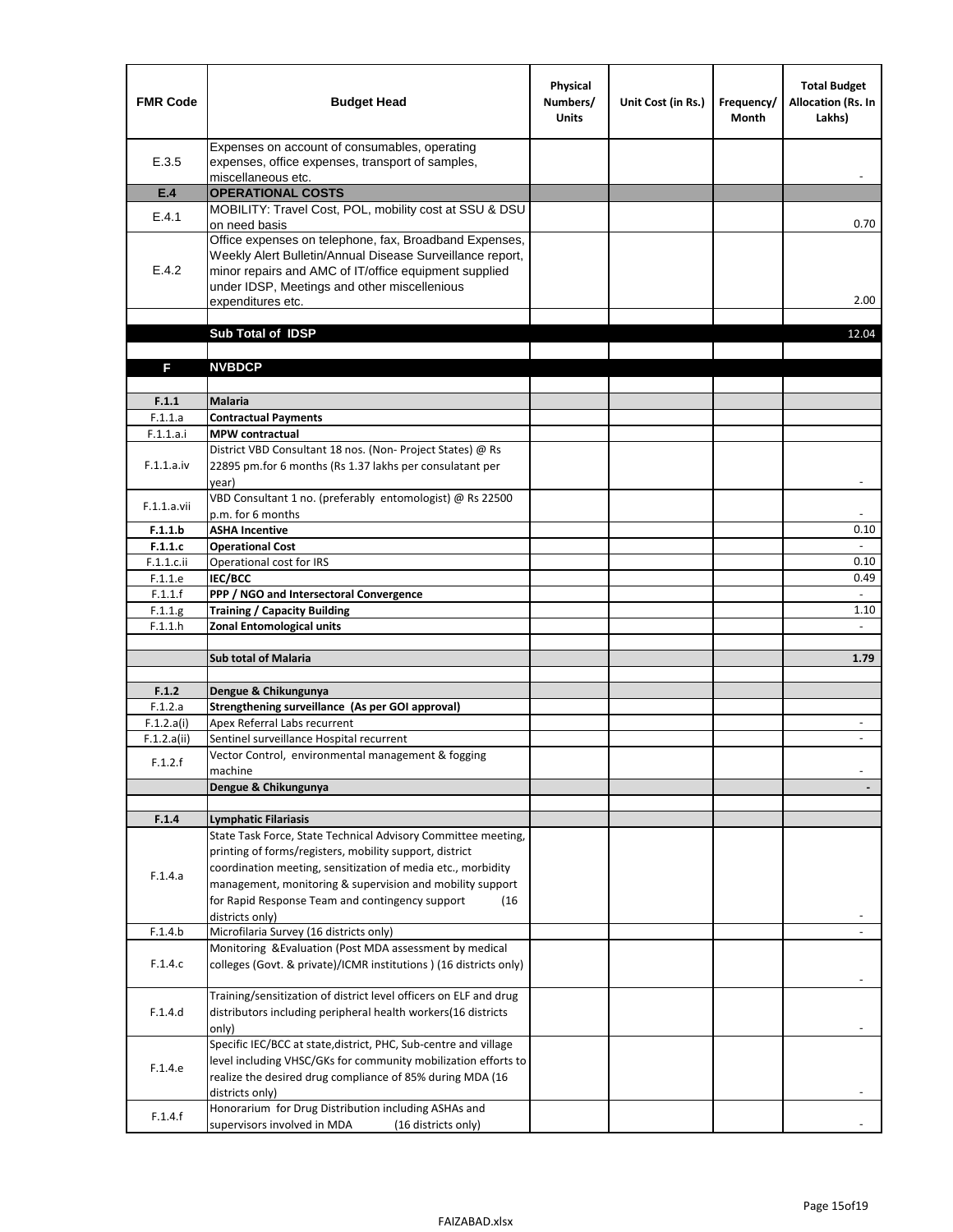| <b>FMR Code</b>    | <b>Budget Head</b>                                                                             | Physical<br>Numbers/<br><b>Units</b> | Unit Cost (in Rs.) | Frequency/<br>Month | <b>Total Budget</b><br><b>Allocation (Rs. In</b><br>Lakhs) |
|--------------------|------------------------------------------------------------------------------------------------|--------------------------------------|--------------------|---------------------|------------------------------------------------------------|
| F.1.4.g.           | Verification and validation for stoppage of MDA in LF endemic<br>districts (17 Districts)      |                                      |                    |                     |                                                            |
| F.1.4.g.i          | a) Additional MF Survey                                                                        |                                      |                    |                     |                                                            |
| F.1.4.g.ii         | b) ICT Survey                                                                                  |                                      |                    |                     |                                                            |
| $F.1.4.g.$ iii     | c) ICT Cost                                                                                    |                                      |                    |                     |                                                            |
| F.1.4.h            | Verification of LF endemicity in non-endemic districts (24<br>Districts)                       |                                      |                    |                     |                                                            |
| F.1.4.h.i          | a) Lymphoedema & Hydrocele Survey                                                              |                                      |                    |                     |                                                            |
|                    | <b>Lymphatic Filariasis</b>                                                                    |                                      |                    |                     |                                                            |
|                    |                                                                                                |                                      |                    |                     |                                                            |
| F.1.5              | Kala-azar                                                                                      |                                      |                    |                     |                                                            |
| F.1.5              | Case search/ Camp Approach                                                                     |                                      |                    |                     | $\overline{\phantom{a}}$                                   |
| F.1.5.a            | Spray Pumps & accessories                                                                      |                                      |                    |                     |                                                            |
| F.1.5.b            | Operational cost for spray including spray wages                                               |                                      |                    |                     |                                                            |
| F.1.5.c            | Mobility/POL/supervision                                                                       |                                      |                    |                     | $\overline{\phantom{a}}$                                   |
| F.1.5.d            | Monitoring & Evaluation                                                                        |                                      |                    |                     |                                                            |
| F.1.5.e            | Training for spraying                                                                          |                                      |                    |                     | $\overline{\phantom{a}}$                                   |
| F.1.5.f            | IEC/BCC/Advocacy<br>Incentive to ASHA                                                          |                                      |                    |                     | $\overline{\phantom{a}}$                                   |
| F.1.5.g<br>F.1.5.h | Loss of Wages                                                                                  |                                      |                    |                     | $\overline{\phantom{a}}$                                   |
| F.1.5.i            | Free Diet                                                                                      |                                      |                    |                     |                                                            |
|                    |                                                                                                |                                      |                    |                     |                                                            |
|                    | Kala-azar                                                                                      |                                      |                    |                     |                                                            |
|                    |                                                                                                |                                      |                    |                     |                                                            |
| F.6                | Cash grant for decentralized commodities                                                       |                                      |                    |                     | 4.00                                                       |
|                    | <b>Sub Total of NVB DCP</b>                                                                    |                                      |                    |                     | 5.79                                                       |
|                    |                                                                                                |                                      |                    |                     |                                                            |
| G                  | <b>NLEP</b>                                                                                    |                                      |                    |                     |                                                            |
| G 1.               | Improved early case detection<br>Incentive to ASHA                                             |                                      |                    |                     |                                                            |
| G 1.1              | Incentive for Case detection by ASHA/AWW/Volunteers                                            |                                      |                    |                     |                                                            |
|                    | etc.diagnosis @ Rs. 250 per case                                                               | 214                                  | 250.00             |                     | 0.54                                                       |
|                    | Incentive for timely cure of MB cases @ Rs. 600 per case                                       | 17                                   | 600.00             |                     | 0.10                                                       |
|                    | Incentive for timely cure of PB cases @ Rs. 400 per case                                       | 26                                   | 400.00             |                     | 0.10                                                       |
| G1.1 a             | Sensitization of ASHA                                                                          | 300                                  | 100.00             |                     | 0.30                                                       |
| G <sub>2</sub>     | <b>Improved case management</b>                                                                |                                      |                    |                     |                                                            |
|                    | DPMR Services, (MCR footwear, Aids and appliances,                                             |                                      |                    |                     |                                                            |
|                    | Welfare allowance to BPL patients for RCS, Support                                             |                                      |                    |                     |                                                            |
|                    | to govt. institutions for RCS)                                                                 |                                      |                    |                     |                                                            |
|                    | Cost of MCR / Protective footwear@ Rs.300/-                                                    | 100                                  | 300.00             |                     | 0.30                                                       |
|                    | Amount for Aids/ appliances/ self care kits/ patient welfare                                   |                                      |                    |                     |                                                            |
| G 2.1              | items etc.                                                                                     |                                      |                    |                     | 0.17                                                       |
|                    | Patients for RCS to be paid welfare allowance @ Rs. 8000/-                                     | 10                                   | 8,000.00           |                     | 0.80                                                       |
|                    | No. of RCS to be paid for as Support to govt. institutions for                                 | 0                                    | 5,000.00           |                     |                                                            |
|                    | RCS @5000/-                                                                                    |                                      |                    |                     |                                                            |
| G 2.2              | Urban L:eprosy Control, (Mega city - 0, Medium city (1) -<br>3 , Med. City (2)-1 Township -19) |                                      |                    |                     | 1.14                                                       |
| G 2.3              | <b>Material &amp; Supplies</b>                                                                 |                                      |                    |                     | $\overline{\phantom{a}}$                                   |
|                    | Supportive drugs                                                                               |                                      |                    |                     |                                                            |
| G 2.3.i            |                                                                                                |                                      |                    |                     | 0.75                                                       |
|                    | Lab. reagents & equipments<br>Printing works                                                   |                                      |                    |                     | 0.05<br>0.20                                               |
| G <sub>3</sub>     | <b>Stigma Reduced</b>                                                                          |                                      |                    |                     |                                                            |
|                    | Mass media, Outdoor media, Rural media, Advocacy                                               |                                      |                    |                     |                                                            |
| G 3.1              | media                                                                                          |                                      |                    |                     | 0.98                                                       |
| G 5.               | Monitoring, Supervision and Evaluation System<br>improved                                      |                                      |                    |                     |                                                            |
| G 5.1              | <b>Travel Cost and Review Meeting</b>                                                          |                                      |                    |                     |                                                            |
| G 5.1.ii           | travel expenses - Contractual Staff at District level                                          |                                      |                    |                     |                                                            |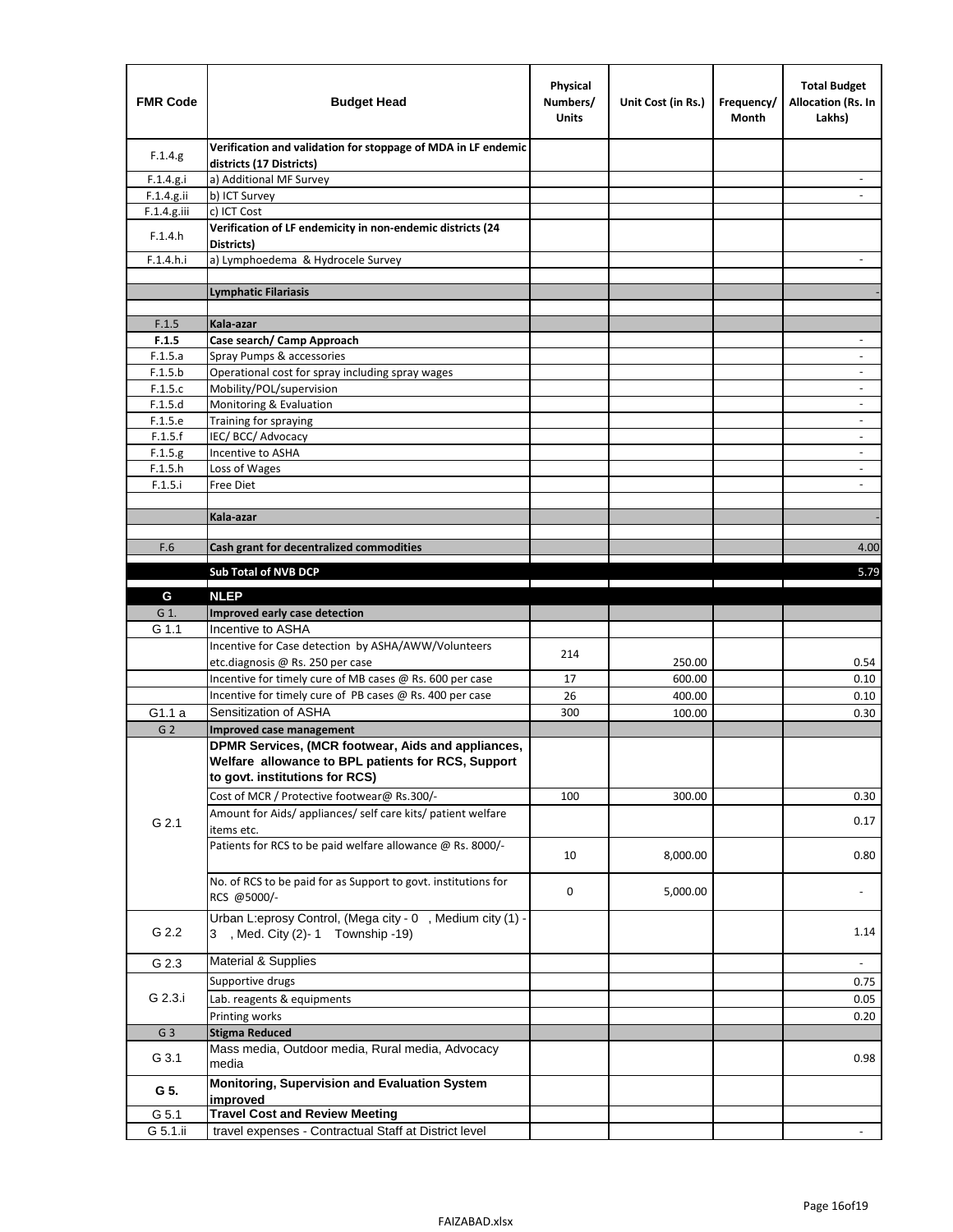| <b>FMR Code</b> | <b>Budget Head</b>                                                                                              | Physical<br>Numbers/<br><b>Units</b> | Unit Cost (in Rs.) | Frequency/<br>Month | <b>Total Budget</b><br>Allocation (Rs. In<br>Lakhs) |
|-----------------|-----------------------------------------------------------------------------------------------------------------|--------------------------------------|--------------------|---------------------|-----------------------------------------------------|
| G 5.2           | <b>Office Operation &amp; Maintenance</b>                                                                       |                                      |                    |                     |                                                     |
| G 5.2.i         | Office operation - State Cell                                                                                   |                                      |                    |                     |                                                     |
| G 5.2.ii        | Office operation - District Cell                                                                                |                                      |                    |                     | 0.35                                                |
| G 5.2 .iii      | Office equipment maint. State                                                                                   |                                      |                    |                     |                                                     |
| G 5.4           | <b>Vehicle Hiring and POL</b>                                                                                   |                                      |                    |                     |                                                     |
| G 5.4.ii        | <b>District Cell</b>                                                                                            |                                      |                    |                     | 0.30                                                |
| G 6.2           | <b>Contractual Staff at Disrrict &amp; block level</b>                                                          |                                      |                    |                     |                                                     |
|                 | <b>District Leprosy Consultant</b>                                                                              | 0                                    | 33,000.00          | 12                  | $\overline{\phantom{a}}$                            |
| G 6.2.ii        | Physio Therapist                                                                                                | 0                                    | 27,500.00          | 12                  |                                                     |
|                 | Contractual Staff Para Medical Worker, (PMW @ 17600pm)                                                          | 0                                    | 17,600.00          | 12                  | $\overline{\phantom{a}}$                            |
| G 7.            | <b>Others</b>                                                                                                   |                                      |                    |                     |                                                     |
| G 7.1           | Travel expenses for regular staff for specific programme /<br>training need, awards etc                         |                                      |                    |                     | 0.16                                                |
|                 | HR increment calculated $@$ 5% for above approvals                                                              |                                      |                    |                     |                                                     |
|                 | Sub Total NLEP                                                                                                  |                                      |                    |                     | 6.24                                                |
|                 |                                                                                                                 |                                      |                    |                     |                                                     |
| н               | <b>RNTCP</b>                                                                                                    |                                      |                    |                     |                                                     |
| H.1             | Civil Works                                                                                                     |                                      |                    |                     | 3.15                                                |
| H.2             | <b>Laboratory Materials</b>                                                                                     |                                      |                    |                     | 8.21                                                |
| H.3             | Honorarium/Counselling Charges                                                                                  |                                      |                    |                     | 26.15                                               |
| H.4             | <b>ACSM</b>                                                                                                     |                                      |                    |                     | 4.37                                                |
| H.5             | <b>Equipment Maintenance</b>                                                                                    |                                      |                    |                     | 0.53                                                |
| H.6             | Training                                                                                                        |                                      |                    |                     | 4.73                                                |
| H.7             | Vehicle Operation(POL & Manitainance)                                                                           |                                      |                    |                     | 3.65                                                |
| H.8             | Vehicle hiring                                                                                                  |                                      |                    |                     | 11.48                                               |
| H.9             | Public Private Mix(PP/NGO Support)                                                                              |                                      |                    |                     | 6.72                                                |
| H.10            | <b>Medical Colleges</b>                                                                                         |                                      |                    |                     | $\blacksquare$                                      |
| H.11            | Office Operation (Miscellaneous)                                                                                |                                      |                    |                     | 2.45                                                |
| H.12            | <b>Contractual Services</b>                                                                                     |                                      |                    |                     | 62.75                                               |
|                 | Printing                                                                                                        |                                      |                    |                     |                                                     |
| H.13            | Procurement of Drugs                                                                                            |                                      |                    |                     | 2.09                                                |
| H.15            | Procurement of Vehicles                                                                                         |                                      |                    |                     | 1.24                                                |
| H.16            |                                                                                                                 |                                      |                    |                     | $\omega$                                            |
| H.17            | Procurement of Equipments                                                                                       |                                      |                    |                     | 0.75                                                |
| H.18            | Patient Support & Transportation Charges                                                                        |                                      |                    |                     | 6.63                                                |
| H.19            | Supervision and Monitoring                                                                                      |                                      |                    |                     | 6.31                                                |
|                 | <b>Grand Total</b>                                                                                              |                                      |                    |                     | 151.22                                              |
|                 |                                                                                                                 |                                      |                    |                     |                                                     |
|                 | <b>Total of NDCP</b>                                                                                            |                                      |                    |                     | 175.28                                              |
|                 | Non Communicable Disease Control Programme (NCD)                                                                |                                      |                    |                     |                                                     |
|                 |                                                                                                                 |                                      |                    |                     |                                                     |
| Т               | National Programme for Control of Blindness (NPCB)                                                              |                                      |                    |                     | ٠                                                   |
| 1.1             | <b>Recurring Grant-in aid</b><br>Reimbursement for cataract operation for NGO and                               |                                      |                    |                     |                                                     |
| 1.1.1           | Private Practitioners as per NGO norms @Rs.1000/-                                                               |                                      |                    |                     | 12.29                                               |
| 1.1.1A          | Assistance for consumables/drugs/medicines to the<br>Govt./District Hospital for Cat sx etc.@ Rs.450/- per case |                                      |                    |                     | 4.47                                                |
| 1.1.2           | <b>Other Eye Diseases</b>                                                                                       |                                      |                    |                     |                                                     |
|                 | Screening and free spectacles to school children @                                                              |                                      |                    |                     | 4.59                                                |
| 1.1.3           | Rs.275/- per case                                                                                               |                                      |                    |                     |                                                     |
| 1.1.4           | Screening and free spectacles for near work to Old                                                              |                                      |                    |                     | 1.24                                                |
|                 | Person (New component) @Rs.100/- per case                                                                       |                                      |                    |                     |                                                     |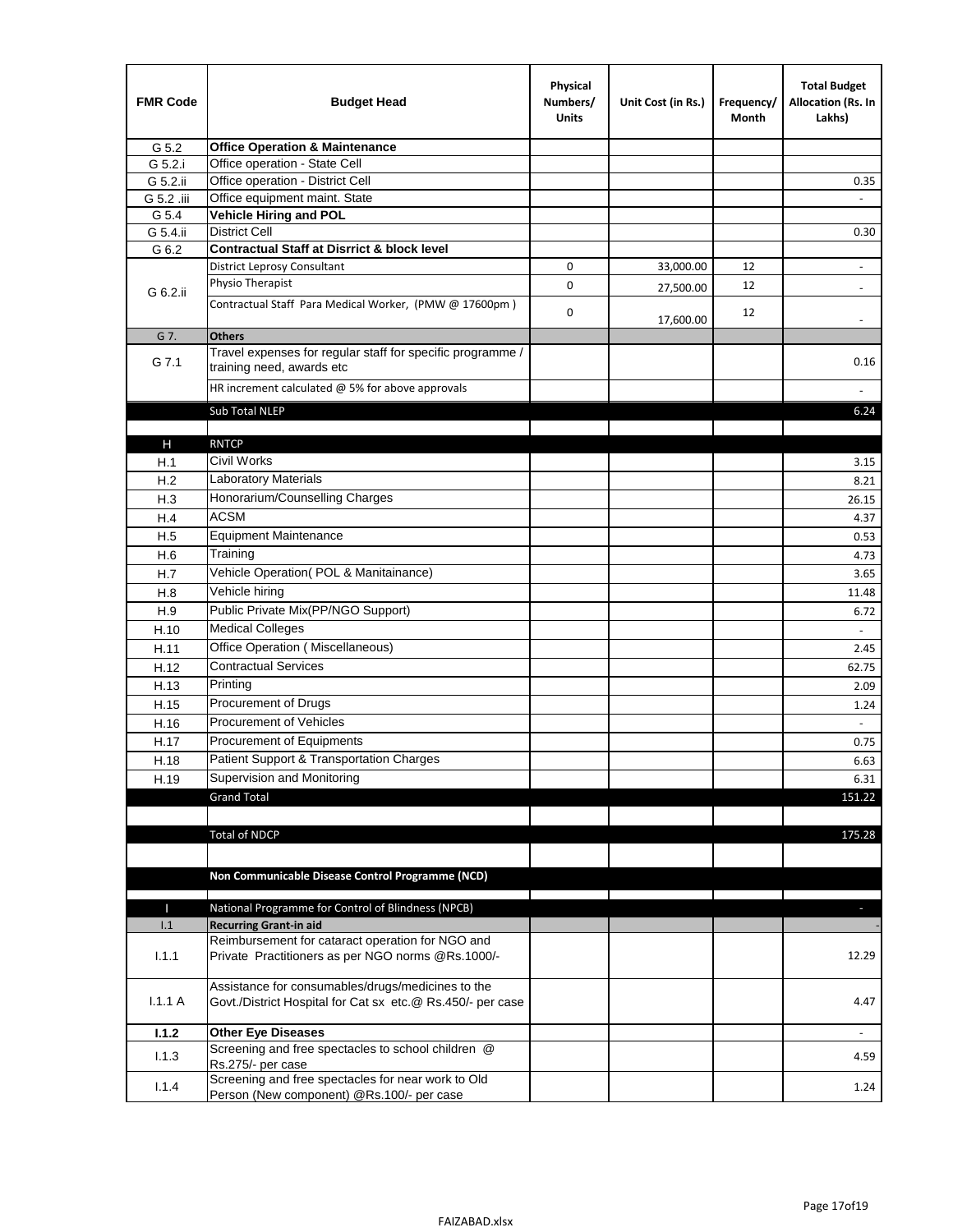| <b>FMR Code</b> | <b>Budget Head</b>                                                                                                                                      | Physical<br>Numbers/<br><b>Units</b> | Unit Cost (in Rs.) | Frequency/<br>Month | <b>Total Budget</b><br>Allocation (Rs. In<br>Lakhs) |
|-----------------|---------------------------------------------------------------------------------------------------------------------------------------------------------|--------------------------------------|--------------------|---------------------|-----------------------------------------------------|
| 1.1.5           | Recurring GIA to Eye Bank @ Rs.2000/- per pair(Eye<br>Bank will reimburse to Eye Donation Centre for eye<br>collected by them @ Rs.1000/- per pair)     |                                      |                    |                     |                                                     |
| 1.2             | Non Recurring Grant -in-Aid                                                                                                                             |                                      |                    |                     |                                                     |
| 1.2.2.          | Grant-in-aid for Sub Divisional Hospitals @ Rs.20 lakh                                                                                                  |                                      |                    |                     |                                                     |
| 1.2.3           | For Vision Centre (PHC) (Govt. + NGO) @ Rs.1 lakh                                                                                                       |                                      |                    |                     |                                                     |
| 1.2.4           | For Eye Bank Rs.25 lakh                                                                                                                                 |                                      |                    |                     | $\overline{\phantom{a}}$                            |
| 1.3             | <b>Contractual Man Power</b>                                                                                                                            |                                      |                    |                     |                                                     |
| 1.3.1           | Ophthalmic Surgeon@ Rs.60,000/- p.m.*                                                                                                                   |                                      |                    |                     | $\overline{\phantom{a}}$                            |
| 1.3.2           | Ophthalmic Assistant @ Rs.12,000/- p.m.*<br>Eye Donation Counsellors @ Rs.15000/- p.m.*                                                                 |                                      |                    |                     |                                                     |
| 1.3.3           | Data Entry Operator @Rs.8,000/- p.m. for district level                                                                                                 |                                      |                    |                     | $\sim$                                              |
| 1.3.4           |                                                                                                                                                         |                                      |                    |                     | 0.25                                                |
| 1.4             | Other activities (if any, pls. specify)<br>Other district level activities                                                                              |                                      |                    |                     |                                                     |
|                 |                                                                                                                                                         |                                      |                    |                     | 0.25                                                |
|                 | Sub Total of National Programme for Control of Blindness<br>(NPCB)                                                                                      |                                      |                    |                     | 23.08                                               |
| J               | Natoinal Mental Health Programme (NMHP)                                                                                                                 |                                      |                    |                     |                                                     |
|                 | Honorarium of Existing Human Resource                                                                                                                   |                                      |                    |                     | 31.15                                               |
|                 |                                                                                                                                                         |                                      |                    |                     |                                                     |
|                 | National Programme for the Healthcare of the Elderly (NPHCE)                                                                                            |                                      |                    |                     |                                                     |
| Κ               |                                                                                                                                                         |                                      |                    |                     |                                                     |
| K.1             | <b>Recurring Grant-in-Aid</b>                                                                                                                           |                                      |                    |                     |                                                     |
| K.1.1           | <b>District Hospital</b>                                                                                                                                |                                      |                    |                     |                                                     |
| K.1.1.1         | Machinery & Equipment @ Rs.1.50 lakh per unit                                                                                                           |                                      |                    |                     |                                                     |
| K.1.1.2         | Drugs & Consumable @ Rs. 5 Lacs to existing district &<br>Rs. 3 Lacs to New Districts                                                                   |                                      |                    |                     | 3.00                                                |
| K.1.1.3         | Training of doctors and staff from CHCs and PHCs @<br>Rs.0.40 lakh per unit                                                                             |                                      |                    |                     | 0.40                                                |
| K.1.1.4         | Public Awareness & IEC @ Rs.1 lakh per unit                                                                                                             |                                      |                    |                     | 1.00                                                |
| K.1.1.6         | Consultant Medicine (2) @ Rs. 80000 P.M. for 12 months<br>against filled post & 3 month against Vacant Post                                             |                                      |                    |                     | 4.80                                                |
| K.1.1.7         | Nurse (6) @ Rs. 20,000 P.M. for 12 months against filled<br>post & 3 month against Vacant Post                                                          |                                      |                    |                     | 3.60                                                |
| K.1.1.8         | Physiotherapist 1 @ Rs.20,000 p.m.                                                                                                                      |                                      |                    |                     | 0.60                                                |
| K.1.1.9         | Hospital Attendants 2@ Rs.7500 p.m.                                                                                                                     |                                      |                    |                     | 0.45                                                |
| K.1.1.10        | Sanitary Attendants 2 @ Rs.7500 p.m.                                                                                                                    |                                      |                    |                     | 0.45                                                |
| K.1.2           | <b>CHC</b>                                                                                                                                              |                                      |                    |                     |                                                     |
| K.1.2.1         | Training @ Rs. 30,000 (Refer list for No. of CHC)                                                                                                       |                                      |                    |                     | $\overline{\phantom{a}}$                            |
| K.1.2.3         | Rehabilitation Worker 1 @ Rs.18,000 p. m.                                                                                                               |                                      |                    |                     |                                                     |
| K.1.3           | <b>PHC</b>                                                                                                                                              |                                      |                    |                     |                                                     |
|                 | Training & IEC @ Rs.0.30 lakh per PHC                                                                                                                   |                                      |                    |                     |                                                     |
| K.1.3.1.        |                                                                                                                                                         |                                      |                    |                     |                                                     |
| K.1.4           | <b>Sub-Centre</b>                                                                                                                                       |                                      |                    |                     |                                                     |
| K.1.4.1         | Aids and Appliances @ Rs.0.30 lakh per Sub-Centre                                                                                                       |                                      |                    |                     |                                                     |
| K.2             | <b>Non-Recurring Grant-in-Aid</b>                                                                                                                       |                                      |                    |                     |                                                     |
| K.2.1           | <b>District Hospital</b>                                                                                                                                |                                      |                    |                     |                                                     |
| K.2.1.1         | Construction/renovation/extension of the existing building<br>and Furniture of Geriatrics Unit with 10 beds and OPD<br>facilities @ Rs.80 lakh per unit |                                      |                    |                     | 40.00                                               |
| K.2.1.2         | Machinery & Equipment @ Rs.7.00 lakh per unit                                                                                                           |                                      |                    |                     | 3.50                                                |
|                 | HR Increment @ 5% (Refer HR increment calculation                                                                                                       |                                      |                    |                     |                                                     |
|                 | sheet)                                                                                                                                                  |                                      |                    |                     |                                                     |
|                 |                                                                                                                                                         |                                      |                    |                     |                                                     |